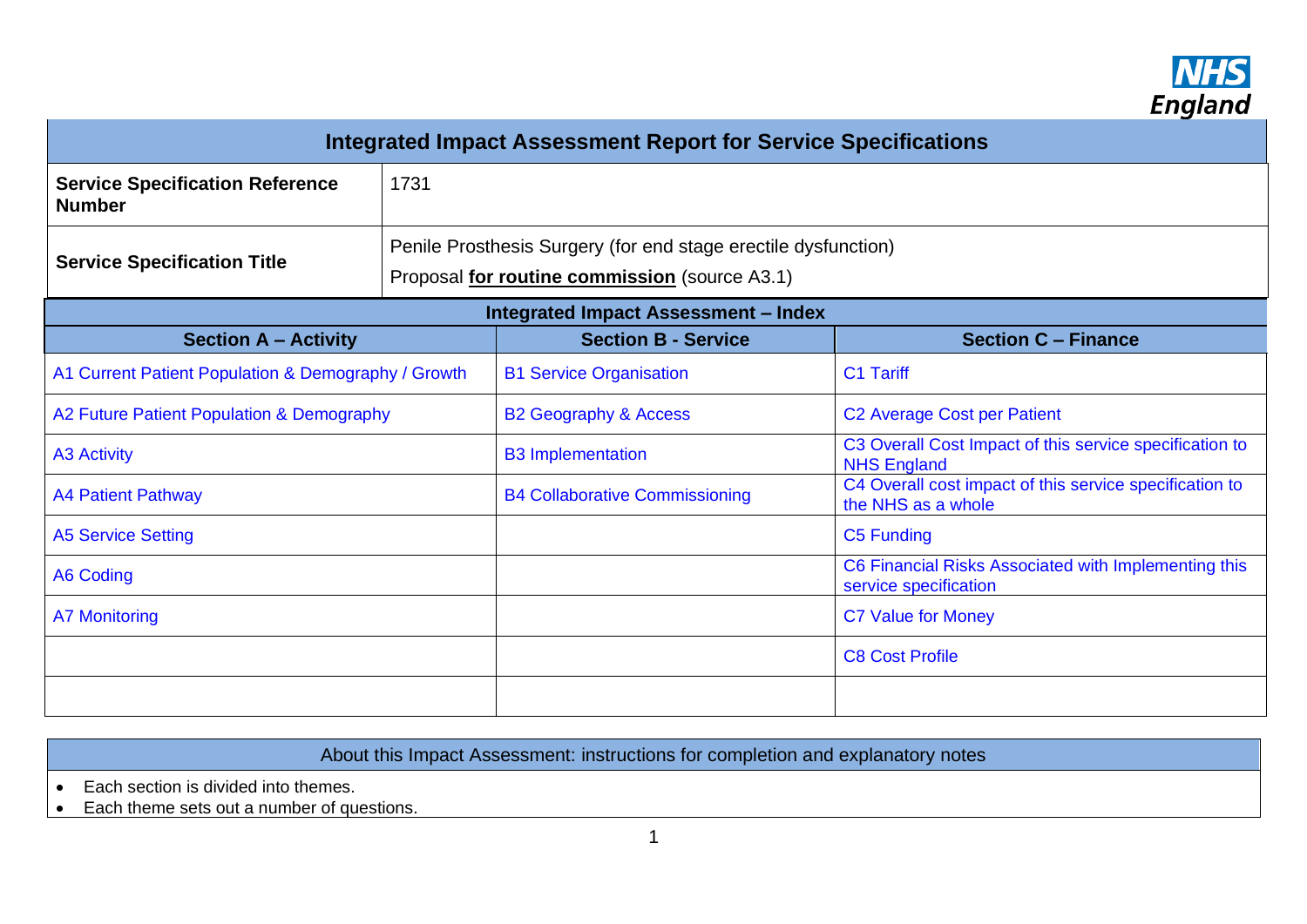- All questions are answered by selecting a drop down option or including free text.
- Free text boxes are provided to enable succinct relevant commentary to be added which explains the rationale for response or assumption. Please limit responses to 3 sentences of explanatory text.
- Data in this document is either drawn from one of the relevant service specification documents or a source for the information is provided.
- Where assumptions are included where data is not available, this is specified.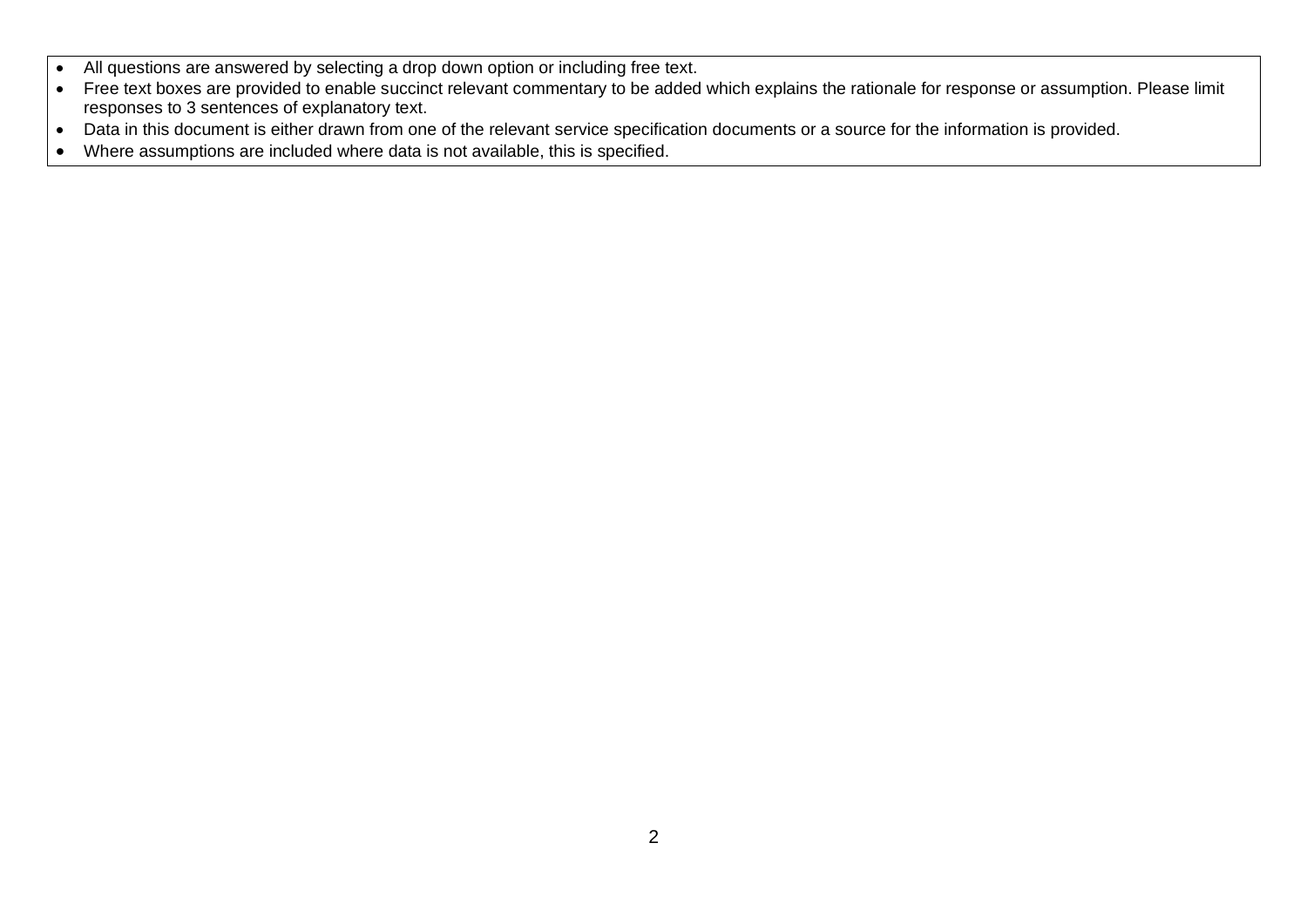<span id="page-2-0"></span>

| <b>Section A - Activity Impact</b>                                                                                                    |                                                                                                                                                                                                                                                                                                                                                                                                                                                                                                                                                                                                                                                                                                                                                                                                                                                             |  |
|---------------------------------------------------------------------------------------------------------------------------------------|-------------------------------------------------------------------------------------------------------------------------------------------------------------------------------------------------------------------------------------------------------------------------------------------------------------------------------------------------------------------------------------------------------------------------------------------------------------------------------------------------------------------------------------------------------------------------------------------------------------------------------------------------------------------------------------------------------------------------------------------------------------------------------------------------------------------------------------------------------------|--|
| A1 Current Patient Population & Demography / Growth                                                                                   |                                                                                                                                                                                                                                                                                                                                                                                                                                                                                                                                                                                                                                                                                                                                                                                                                                                             |  |
| A1.1 Prevalence of the disease/condition.                                                                                             | The estimated annual incidence of erectile dysfunction in the male<br>population aged 40 - 70 years in England is 260,837 (European<br>Association of Urology, 2015). It is estimated that only 33% of this<br>population (86,076) are likely to seek advice from a healthcare<br>professional and of those, only 6% are suitable for penile prosthesis<br>surgery (5,165). In addition, end stage erectile dysfunction can occur in<br>patients who have undergone cancer treatment, affecting between 1,900 -<br>2,000 patients. Therefore, the combined patient cohort that may be<br>suitable for penile prosthesis is therefore estimated to be between 7,065 -<br>7,165 males. Of this cohort, it is estimated that only between 5-7.5% (356-<br>534) may decide to have a penile prosthesis each year.<br>Source: Service Specification, Section 3.1 |  |
| A1.2 Number of patients currently eligible for the service according<br>to the proposed service specification commissioning criteria. | 464                                                                                                                                                                                                                                                                                                                                                                                                                                                                                                                                                                                                                                                                                                                                                                                                                                                         |  |
|                                                                                                                                       | The estimated eligible patient numbers are derived from 2018/19<br>treatment numbers. Of the total number of patients treated in 2018/19, 349<br>surgeries were primary implants and 115 were revisions.                                                                                                                                                                                                                                                                                                                                                                                                                                                                                                                                                                                                                                                    |  |
|                                                                                                                                       | Source: Secondary Uses Services (SUS), 2019                                                                                                                                                                                                                                                                                                                                                                                                                                                                                                                                                                                                                                                                                                                                                                                                                 |  |
| A1.3 Age group for which the service is proposed according to the<br>service specification commissioning criteria.                    | <b>Adults</b>                                                                                                                                                                                                                                                                                                                                                                                                                                                                                                                                                                                                                                                                                                                                                                                                                                               |  |
| A1.4 Age distribution of the patient population eligible according to                                                                 | 40 – 70 years. Erectile dysfunction appears to be more prevalent in older                                                                                                                                                                                                                                                                                                                                                                                                                                                                                                                                                                                                                                                                                                                                                                                   |  |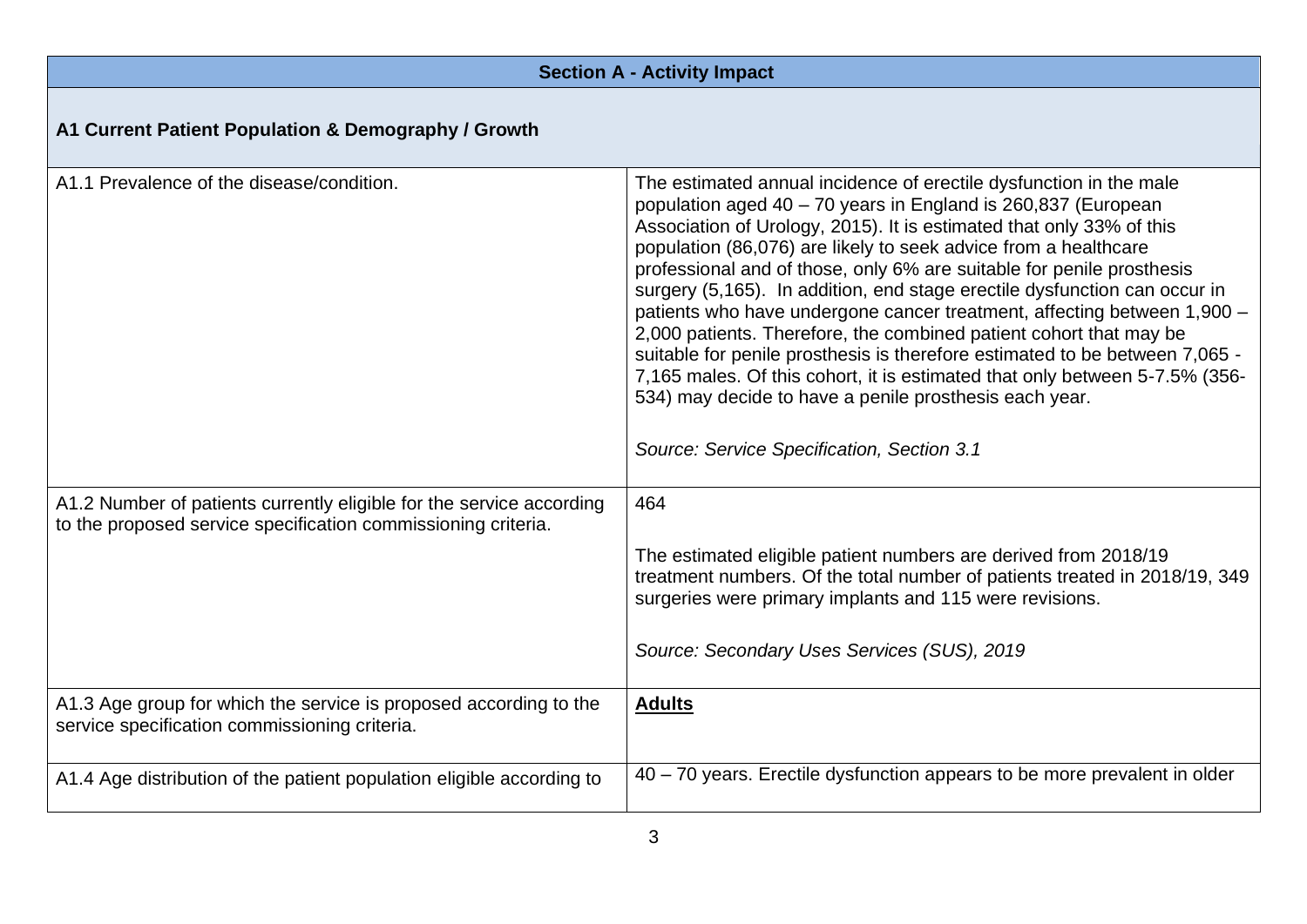<span id="page-3-0"></span>

| the proposed service specification commissioning criteria                                                                                                                    | patients and patients aged above 75 years are less likely to receive<br>treatment.<br>Source: Service Specification, Section 3.1/ Clinical Commissioning Policy<br>for Penile Prosthesis Surgery for End Stage Erectile Dysfunction (Ref:<br>NHS England 16059/P)                                                           |
|------------------------------------------------------------------------------------------------------------------------------------------------------------------------------|-----------------------------------------------------------------------------------------------------------------------------------------------------------------------------------------------------------------------------------------------------------------------------------------------------------------------------|
| A1.5 How is the population currently distributed geographically?                                                                                                             | The target population typically includes men aged over 40 so the<br>geographic distribution of patients is expected to be in line with this.<br>Source: Service Specification, Section 3.1/ Clinical Commissioning Policy<br>for Penile Prosthesis Surgery for End Stage Erectile Dysfunction (Ref:<br>NHS England 16059/P) |
| A2 Future Patient Population & Demography                                                                                                                                    |                                                                                                                                                                                                                                                                                                                             |
| A2.1 Projected changes in the disease/condition epidemiology,<br>such as incidence or prevalence (prior to applying the new service<br>specification) in 2, 5, and 10 years? | <b>Increasing</b><br>It is assumed that the number of new cases grows in line with the aged 40-<br>70 male population in England.<br>Source: Service Specification, Section 3.1/ Clinical Commissioning Policy<br>for Penile Prosthesis Surgery for End Stage Erectile Dysfunction (Ref:<br>NHS England 16059/P)            |
| A2.2 Are there likely to be changes in demography of the patient<br>population and would this impact on activity/outcomes?                                                   | No<br>Source: Service Specification, Proposition Section 3.1/ Clinical<br>Commissioning Policy for Penile Prosthesis Surgery for End Stage Erectile                                                                                                                                                                         |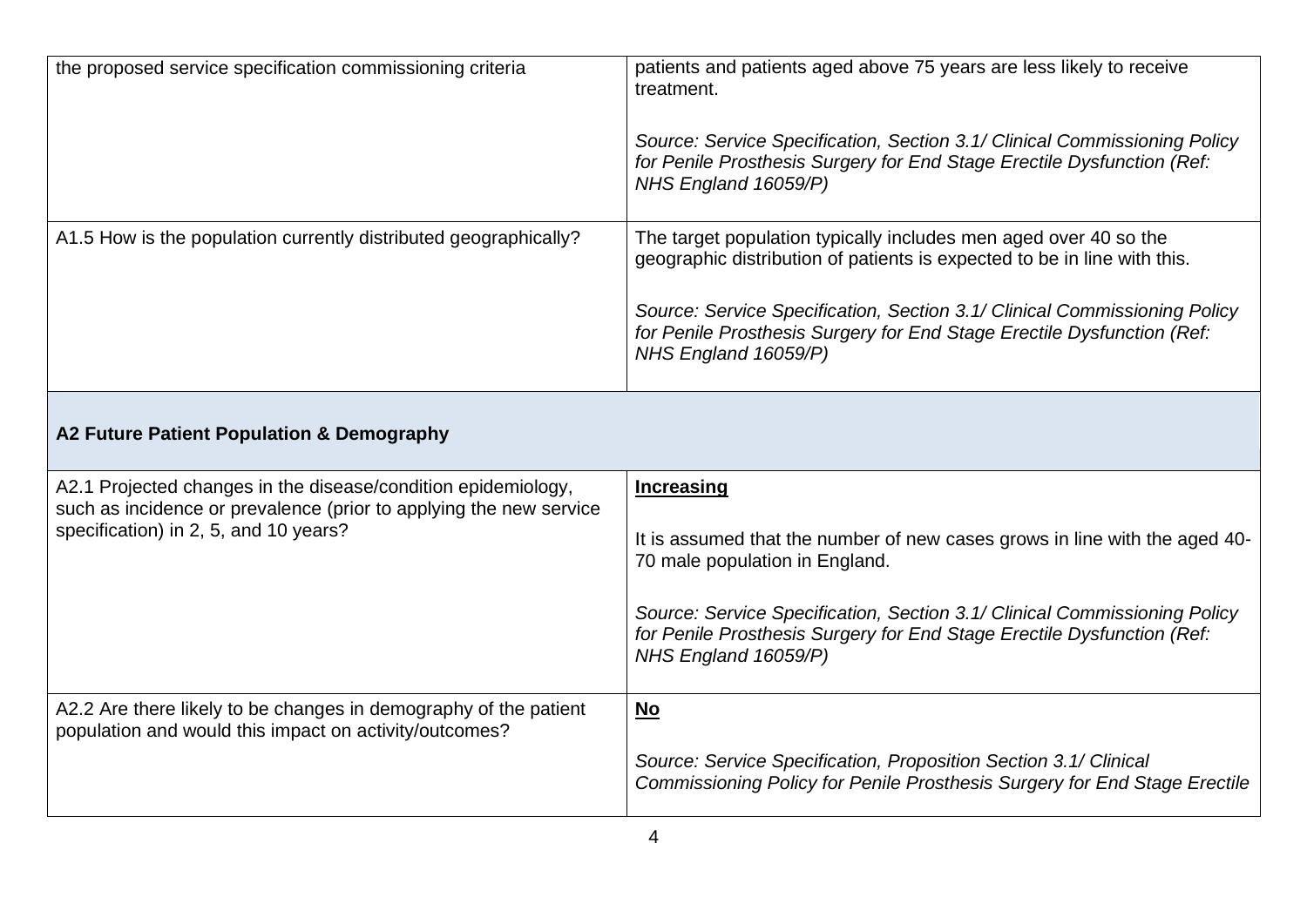<span id="page-4-0"></span>

|                                                                                                                                                 |            | Dysfunction (Ref: NHS England 16059/P)      |                                                                                                                                                                                                                                                                                                                                                                                                                                                                                                                                                                                      |
|-------------------------------------------------------------------------------------------------------------------------------------------------|------------|---------------------------------------------|--------------------------------------------------------------------------------------------------------------------------------------------------------------------------------------------------------------------------------------------------------------------------------------------------------------------------------------------------------------------------------------------------------------------------------------------------------------------------------------------------------------------------------------------------------------------------------------|
| A2.3 Expected net increase or decrease in the number of patients                                                                                | $YR2 +/-$  | 180                                         |                                                                                                                                                                                                                                                                                                                                                                                                                                                                                                                                                                                      |
| who will be eligible for the service, according to the proposed<br>service specification commissioning criteria, per year in years 2, 5         | $YR5 +/-$  | 350                                         |                                                                                                                                                                                                                                                                                                                                                                                                                                                                                                                                                                                      |
| and 10?                                                                                                                                         | $YR10 +/-$ | $\overline{0}$                              |                                                                                                                                                                                                                                                                                                                                                                                                                                                                                                                                                                                      |
| Are these numbers in line with ONS growth assumptions for the age<br>specific population? If not please justify the growth assumptions<br>made. | <u>No</u>  | surgery are expected to reach steady state. | Within the first 3 years of implementation, the number of primary implant<br>surgeries is expected to increase and revision surgeries are expected to<br>fall. By year 10, the numbers of patients undergoing penile prosthesis<br>Source: Clinical Commissioning Policy for Penile Prosthesis Surgery for<br>End Stage Erectile Dysfunction (Ref: NHS England 16059/P)<br>The number of procedures performed per annum are expected to increase<br>once the service becomes more routinely available through formally<br>designated centres. Steady state is expected after year 5. |
| <b>A3 Activity</b>                                                                                                                              |            |                                             |                                                                                                                                                                                                                                                                                                                                                                                                                                                                                                                                                                                      |
| A3.1 What is the purpose of new service specification?                                                                                          |            | without a published specification           | <b>Provide service specification document for a service already</b><br>commissioned by NHS England in accordance with 'The Manual' but                                                                                                                                                                                                                                                                                                                                                                                                                                               |
|                                                                                                                                                 |            |                                             | *PSSAG (Prescribed Specialised Services Advisory Group)                                                                                                                                                                                                                                                                                                                                                                                                                                                                                                                              |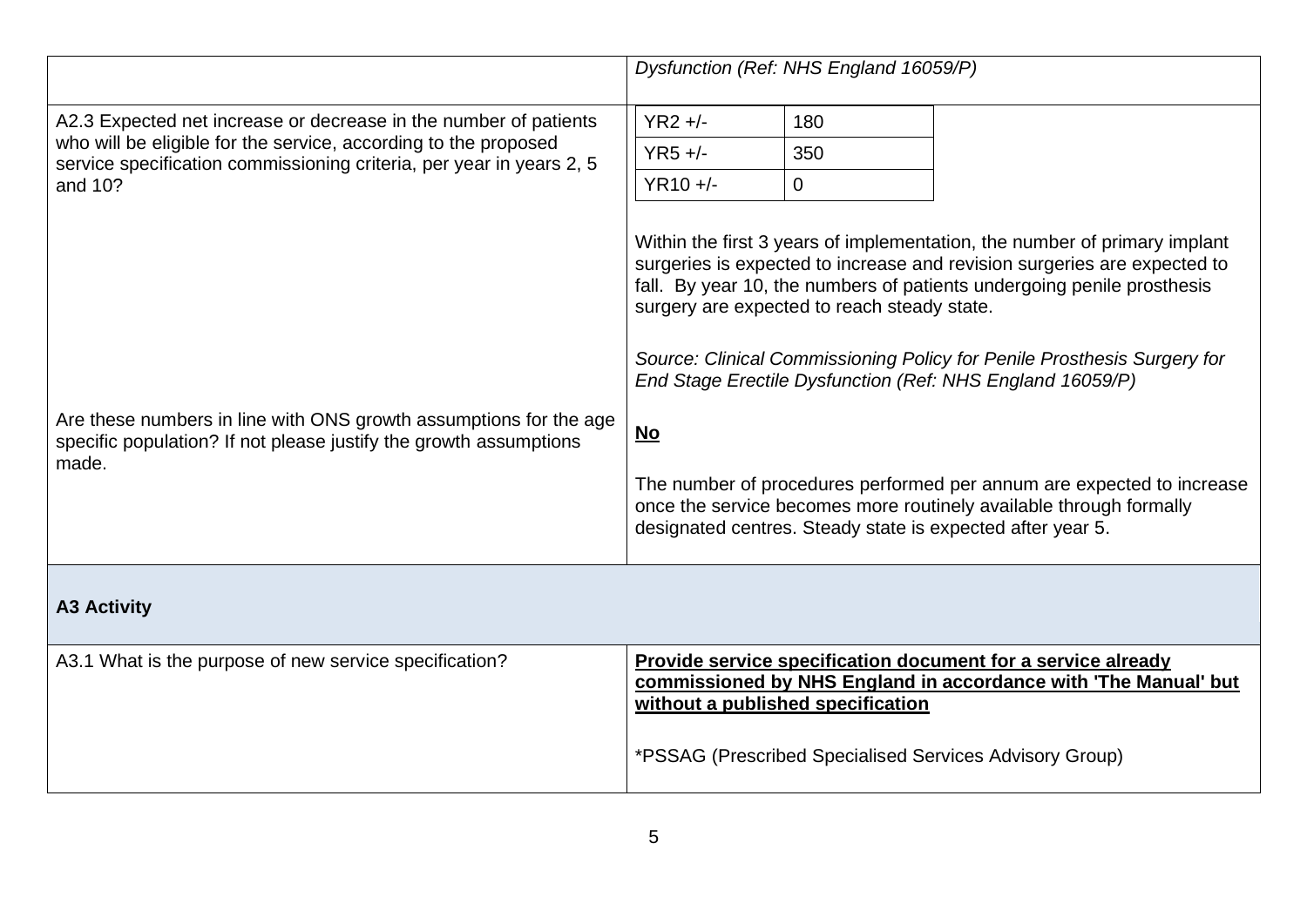<span id="page-5-0"></span>

| A3.2 What is the annual activity associated with the existing<br>pathway for the eligible population?                                 | 464                                                                                                                                                                                                                                                                                                                                                                                                                                                                                                                           |
|---------------------------------------------------------------------------------------------------------------------------------------|-------------------------------------------------------------------------------------------------------------------------------------------------------------------------------------------------------------------------------------------------------------------------------------------------------------------------------------------------------------------------------------------------------------------------------------------------------------------------------------------------------------------------------|
|                                                                                                                                       | The estimated eligible patient numbers are derived from 2018/19<br>treatment numbers.                                                                                                                                                                                                                                                                                                                                                                                                                                         |
|                                                                                                                                       | Source: Secondary Uses Services (SUS), 2019                                                                                                                                                                                                                                                                                                                                                                                                                                                                                   |
| A3.3 What is the estimated annual activity associated with the<br>proposed service specification proposition pathway for the eligible | 464                                                                                                                                                                                                                                                                                                                                                                                                                                                                                                                           |
| population?                                                                                                                           | The estimated eligible patient numbers are derived from 2018/19<br>treatment numbers.                                                                                                                                                                                                                                                                                                                                                                                                                                         |
|                                                                                                                                       | Source: Secondary Uses Services (SUS), 2019                                                                                                                                                                                                                                                                                                                                                                                                                                                                                   |
| <b>A4 Patient Pathway</b>                                                                                                             |                                                                                                                                                                                                                                                                                                                                                                                                                                                                                                                               |
| A4.1 Patient pathway                                                                                                                  | Penile prosthesis surgery transferred from clinical commissioning groups                                                                                                                                                                                                                                                                                                                                                                                                                                                      |
| Describe the current patient pathway and service.                                                                                     | (CCGs) to NHS England in April 2017, and as a result there are no<br>designated centres for this surgery. Patients are currently referred to<br>urological centres for their surgery. Surgery is carried out by a penile<br>surgeon either in a day case setting or involving an over-night stay.<br>Following surgery, patients are usually assessed pre-operatively at various<br>intervals. It is common over time for the implant to stop working; revision<br>rates after 10 years post implementation can be up to 25%. |
|                                                                                                                                       | Source: Service Specification                                                                                                                                                                                                                                                                                                                                                                                                                                                                                                 |
| A4.2. What are the current service access and stopping criteria?                                                                      | Penile prosthesis surgery is only commissioned for patients with end stage<br>erectile dysfunction. Patients are assessed for surgery by a specialist                                                                                                                                                                                                                                                                                                                                                                         |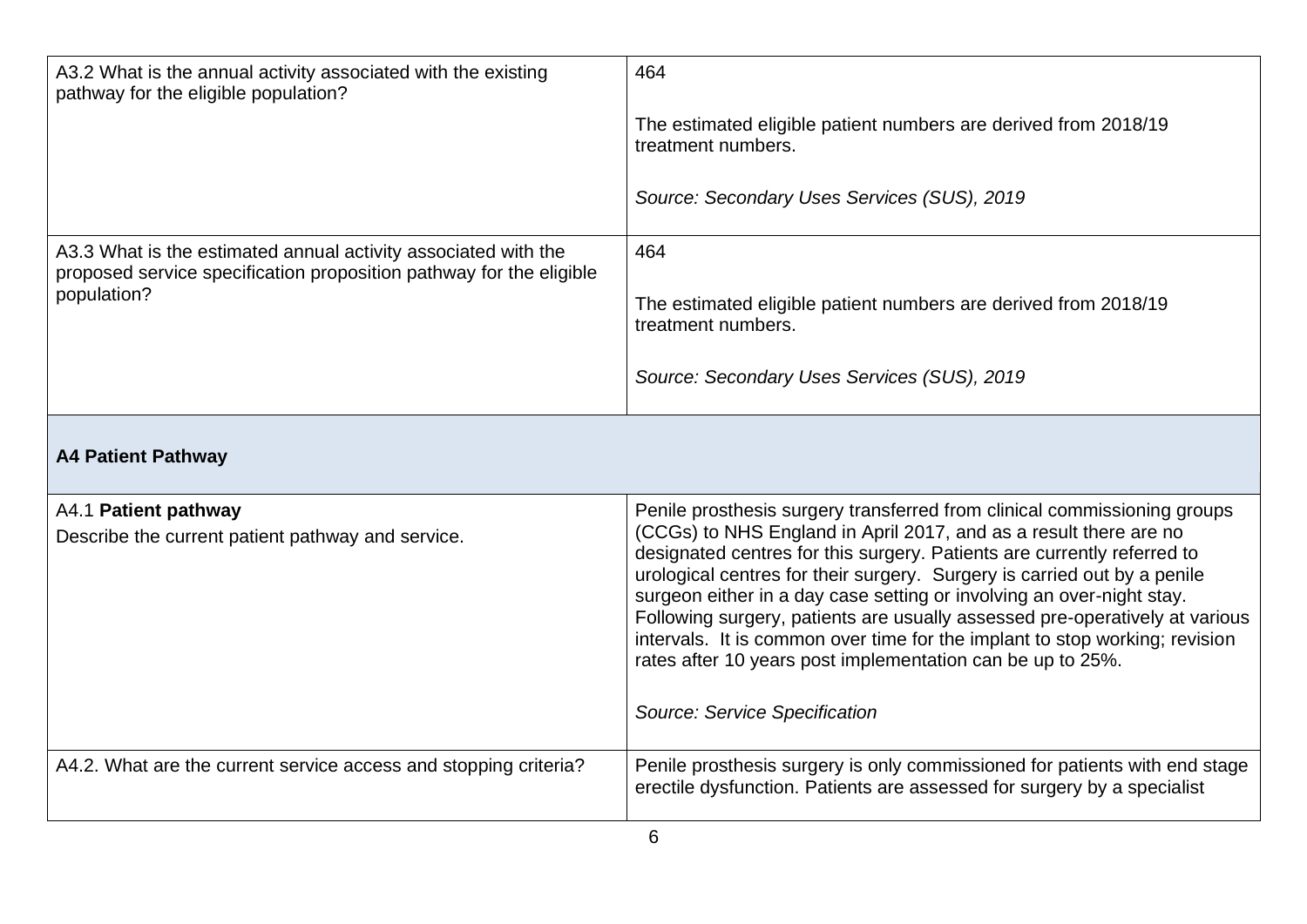|                                                                                                                                                                                                     | MDT. All patients must undergo pre-operative counselling. Patients are<br>usually discharged from the service one year after surgery but can contact<br>the treating hospital at any time if complications occur. |
|-----------------------------------------------------------------------------------------------------------------------------------------------------------------------------------------------------|-------------------------------------------------------------------------------------------------------------------------------------------------------------------------------------------------------------------|
|                                                                                                                                                                                                     | Source: Service Specification                                                                                                                                                                                     |
| A4.3 What percentage of the total eligible population are:<br>a) Referred<br>Meet any existing criteria for care<br>b)<br>Considered to meet any existing exclusion criteria<br>C)                  | If not known, please specify<br>a) 100%<br>b) 100%<br>c) $0\%$                                                                                                                                                    |
|                                                                                                                                                                                                     | The estimated eligible patient numbers are derived from 2018/19<br>treatment numbers.                                                                                                                             |
|                                                                                                                                                                                                     | Source: Service Specification                                                                                                                                                                                     |
| A4.4 What percentage of the total eligible population is expected to:<br>a) Be referred to the proposed service<br>Be eligible for care according to the proposed criteria for the<br>b)<br>service | If not known, please specify<br>a) 100%<br>b) 100%                                                                                                                                                                |
| c) Take up care according to the proposed criteria for the<br>service                                                                                                                               | 100%<br>$\mathsf{C}$                                                                                                                                                                                              |
| d) Continue care according to the proposed criteria for the<br>service?                                                                                                                             | d) 100%                                                                                                                                                                                                           |
|                                                                                                                                                                                                     | The estimated eligible patient numbers are derived from 2018/19<br>treatment numbers.                                                                                                                             |
|                                                                                                                                                                                                     | Source: Service Specification                                                                                                                                                                                     |
| A4.5 Specify the nature and duration of the proposed new service                                                                                                                                    | <b>Time limited</b>                                                                                                                                                                                               |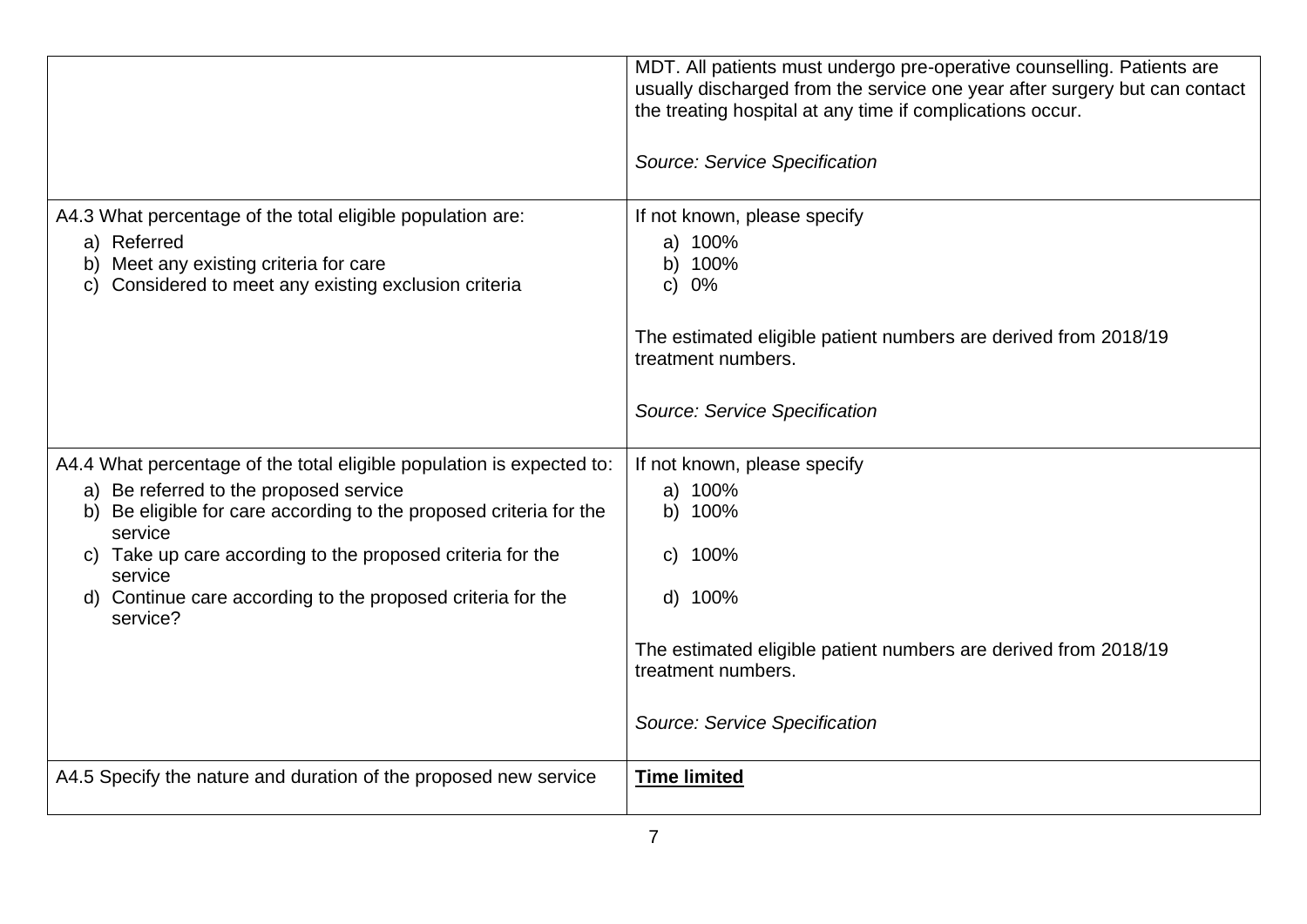| or intervention. | Surgery takes place either as a day case procedure or involves one<br>overnight stay. Follow-up care is provided at the following intervals post-<br>operatively: (i) 2 weeks; (ii) 6 weeks; (iii) 3 months; (iv) 1 year. |
|------------------|---------------------------------------------------------------------------------------------------------------------------------------------------------------------------------------------------------------------------|
|                  | Source: Service Specification, Section 2.2                                                                                                                                                                                |

## <span id="page-7-0"></span>**A5 Service Setting**

| A5.1 How is this service delivered to the patient?                                                | Select all that apply:                                                                                                                   |             |  |
|---------------------------------------------------------------------------------------------------|------------------------------------------------------------------------------------------------------------------------------------------|-------------|--|
|                                                                                                   | Emergency/Urgent care attendance                                                                                                         | $\Box$      |  |
|                                                                                                   | <b>Acute Trust: inpatient</b>                                                                                                            | $\boxtimes$ |  |
|                                                                                                   | Acute Trust: day patient                                                                                                                 | $\boxtimes$ |  |
|                                                                                                   | Acute Trust: outpatient                                                                                                                  | $\Box$      |  |
|                                                                                                   | Mental Health provider: inpatient                                                                                                        | $\Box$      |  |
|                                                                                                   | Mental Health provider: outpatient                                                                                                       | $\Box$      |  |
|                                                                                                   | Community setting                                                                                                                        | $\Box$      |  |
|                                                                                                   | Homecare                                                                                                                                 | ▔▏          |  |
|                                                                                                   | Other                                                                                                                                    | $\Box$      |  |
| A5.2 What is the current number of contracted providers for the<br>eligible population by region? | In 2018/19, 26 providers performed penile prosthesis surgery with 17<br>providers implanting less than 10 penile prostheses in the year. |             |  |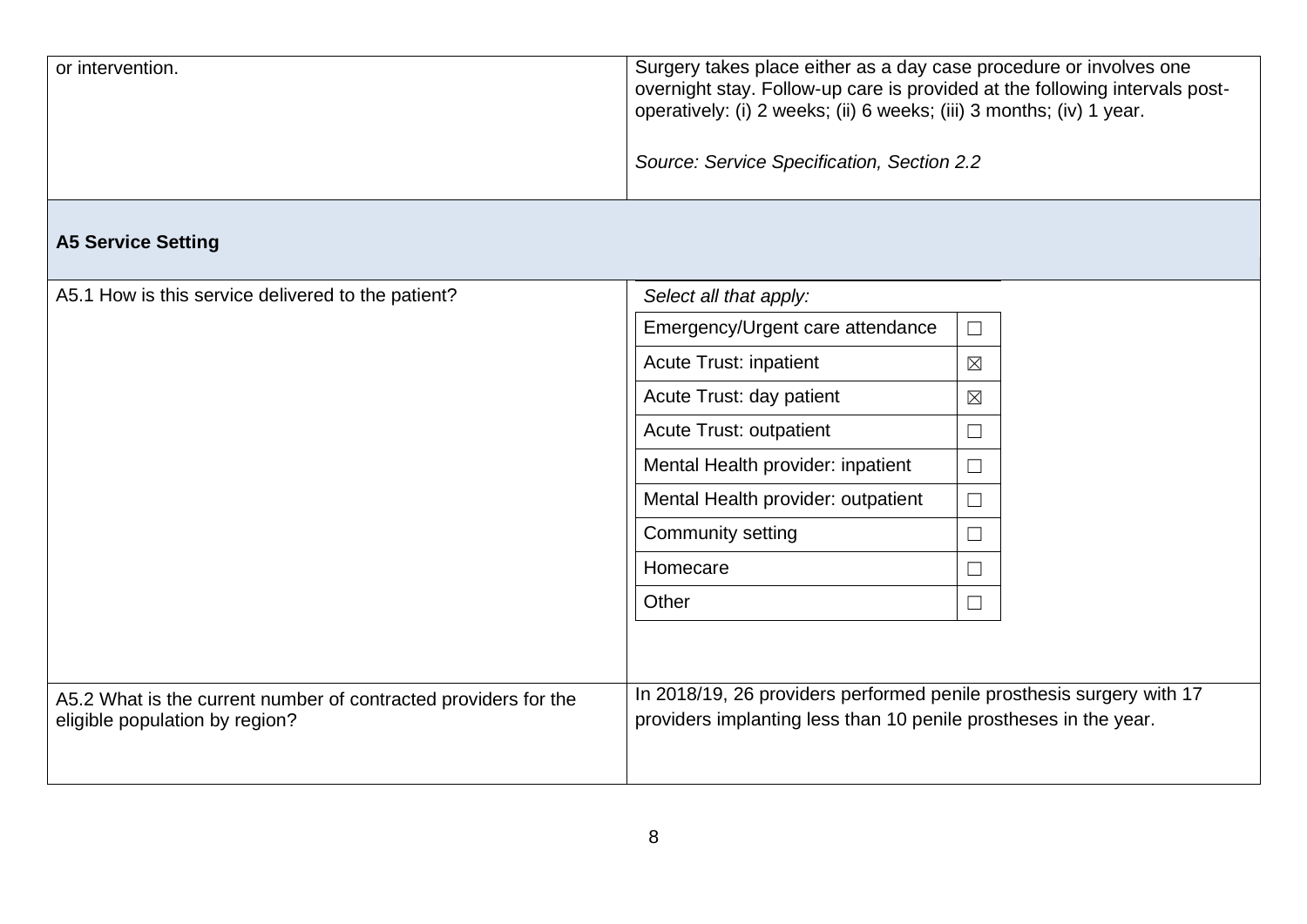| A5.3 Does the proposition require a change of delivery setting or<br>capacity requirements? | <b>Yes</b><br>It is anticipated that a local provider selection process, run by regional<br>commissioning teams, will be required to designate centres. Some regions<br>may wish to use the Any Qualified Provider (AQP) framework.<br>Providers will need to ensure they are able to meet the requirements as<br>outlined in the service specification including MDT infrastructure and<br>minimum surgical volumes. |
|---------------------------------------------------------------------------------------------|-----------------------------------------------------------------------------------------------------------------------------------------------------------------------------------------------------------------------------------------------------------------------------------------------------------------------------------------------------------------------------------------------------------------------|
|---------------------------------------------------------------------------------------------|-----------------------------------------------------------------------------------------------------------------------------------------------------------------------------------------------------------------------------------------------------------------------------------------------------------------------------------------------------------------------------------------------------------------------|

## <span id="page-8-0"></span>**A6 Coding**

| A6.1 Specify the datasets used to record the new patient pathway<br>activity. | Select all that apply:                                                     |                          |  |
|-------------------------------------------------------------------------------|----------------------------------------------------------------------------|--------------------------|--|
|                                                                               | Aggregate Contract Monitoring *                                            | $\boxtimes$              |  |
| *expected to be populated for all commissioned activity                       | Patient level contract monitoring                                          |                          |  |
|                                                                               | Patient level drugs dataset                                                | $\overline{\phantom{a}}$ |  |
|                                                                               | Patient level devices dataset                                              | $\overline{\phantom{a}}$ |  |
|                                                                               | Devices supply chain reconciliation dataset                                | $\Box$                   |  |
|                                                                               | Secondary Usage Service (SUS+)                                             | $\boxtimes$              |  |
|                                                                               | Mental Health Services DataSet (MHSDS)                                     |                          |  |
|                                                                               | National Return**                                                          | $\overline{\phantom{a}}$ |  |
|                                                                               | <b>Clinical Database**</b>                                                 | $\boxtimes$              |  |
|                                                                               | Other**                                                                    |                          |  |
|                                                                               | **Data must be submitted to the British Association of Urological Surgeons |                          |  |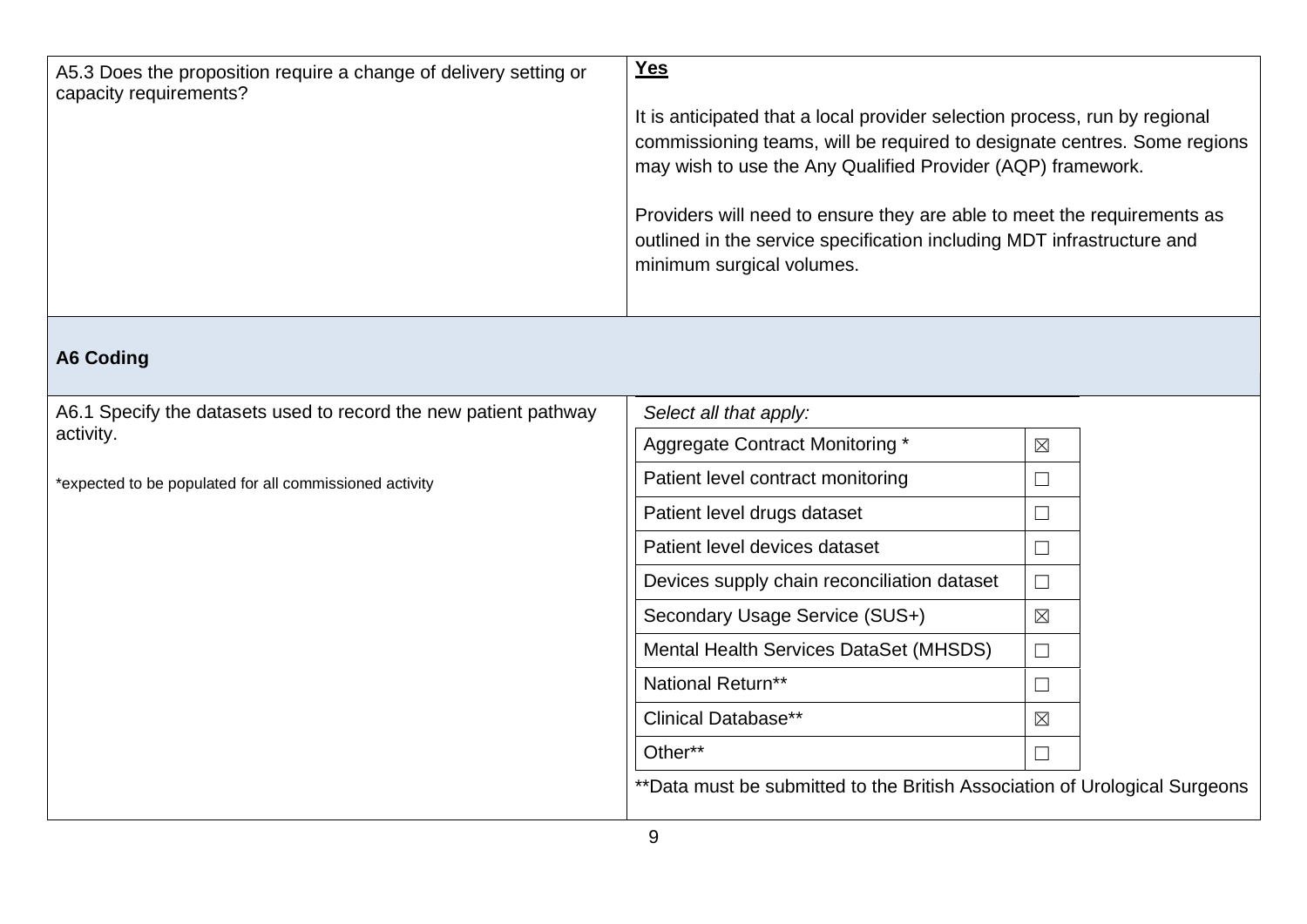<span id="page-9-0"></span>

|                                                                             | National Penile Prosthesis Audit.                                                                     |             |  |
|-----------------------------------------------------------------------------|-------------------------------------------------------------------------------------------------------|-------------|--|
| A6.2 Specify how the activity related to the new patient pathway will       | Select all that apply:                                                                                |             |  |
| be identified.                                                              | OPCS v4.8                                                                                             | $\boxtimes$ |  |
|                                                                             | ICD <sub>10</sub>                                                                                     | $\boxtimes$ |  |
|                                                                             | Service function code                                                                                 | $\Box$      |  |
|                                                                             | Main Speciality code                                                                                  | $\Box$      |  |
|                                                                             | <b>HRG</b>                                                                                            | $\boxtimes$ |  |
|                                                                             | <b>SNOMED</b>                                                                                         | $\Box$      |  |
|                                                                             | Clinical coding / terming methodology used<br>by clinical profession                                  | $\Box$      |  |
| A6.3 Identification Rules for Drugs:<br>How are any drug costs captured?    | Not applicable                                                                                        |             |  |
| A6.4 Identification Rules for Devices:<br>How are device costs captured?    | Not excluded from Tariff and covered within existing National or<br><b>Local prices</b>               |             |  |
| A6.5 Identification Rules for Activity:<br>How are activity costs captured? | Already correctly captured by an existing specialised service line<br>(NCBPS code within the PSS Tool |             |  |
| <b>A7 Monitoring</b>                                                        |                                                                                                       |             |  |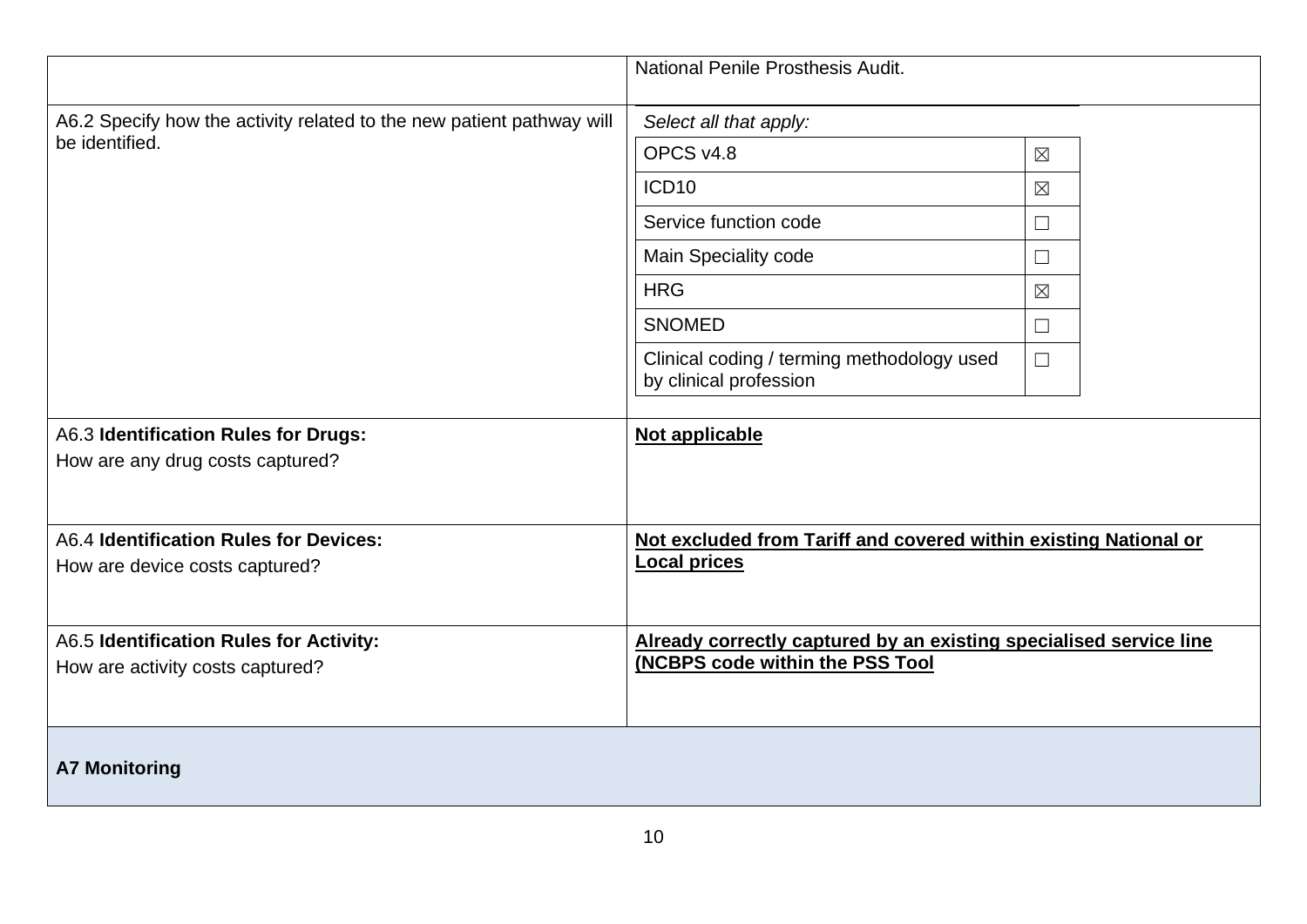<span id="page-10-0"></span>

| A7.1 Contracts                                                                                                                                                      | Yes - population of clinical databases                                                                                                                                                                                    |  |
|---------------------------------------------------------------------------------------------------------------------------------------------------------------------|---------------------------------------------------------------------------------------------------------------------------------------------------------------------------------------------------------------------------|--|
| Specify any new or revised data flow or data collection<br>requirements, needed for inclusion in the NHS Standard Contract<br><b>Information Schedule.</b>          | Completion of the BAUS penile prosthesis audit.                                                                                                                                                                           |  |
| Please identify any excluded drugs or devices relevant to the<br>service and their current status with regard to NHS England<br>specialised services commissioning. |                                                                                                                                                                                                                           |  |
| A7.2 Business intelligence                                                                                                                                          | <u>No</u>                                                                                                                                                                                                                 |  |
| Is there potential for duplicate reporting?                                                                                                                         |                                                                                                                                                                                                                           |  |
| A7.3 Contract monitoring                                                                                                                                            | <b>Yes</b>                                                                                                                                                                                                                |  |
| Is this part of routine contract monitoring?                                                                                                                        |                                                                                                                                                                                                                           |  |
| A7.4 Dashboard reporting                                                                                                                                            | <b>Yes</b>                                                                                                                                                                                                                |  |
| Specify whether a dashboard exists for the proposed service?                                                                                                        |                                                                                                                                                                                                                           |  |
| A7.5 NICE reporting                                                                                                                                                 | $No$                                                                                                                                                                                                                      |  |
| Are there any directly applicable NICE or equivalent quality<br>standards which need to be monitored in association with the new<br>service specification?          |                                                                                                                                                                                                                           |  |
| <b>Section B - Service Impact</b>                                                                                                                                   |                                                                                                                                                                                                                           |  |
| <b>B1 Service Organisation</b>                                                                                                                                      |                                                                                                                                                                                                                           |  |
| B1.1 Describe how the service is currently organised? (i.e. tertiary<br>centres, networked provision etc.)                                                          | Currently, penile prosthesis surgery can be provided by any specialist<br>urology centre, of which there are 54 providers in England. In 2018/19,<br>penile prosthesis surgery was provided across 26 providers, with one |  |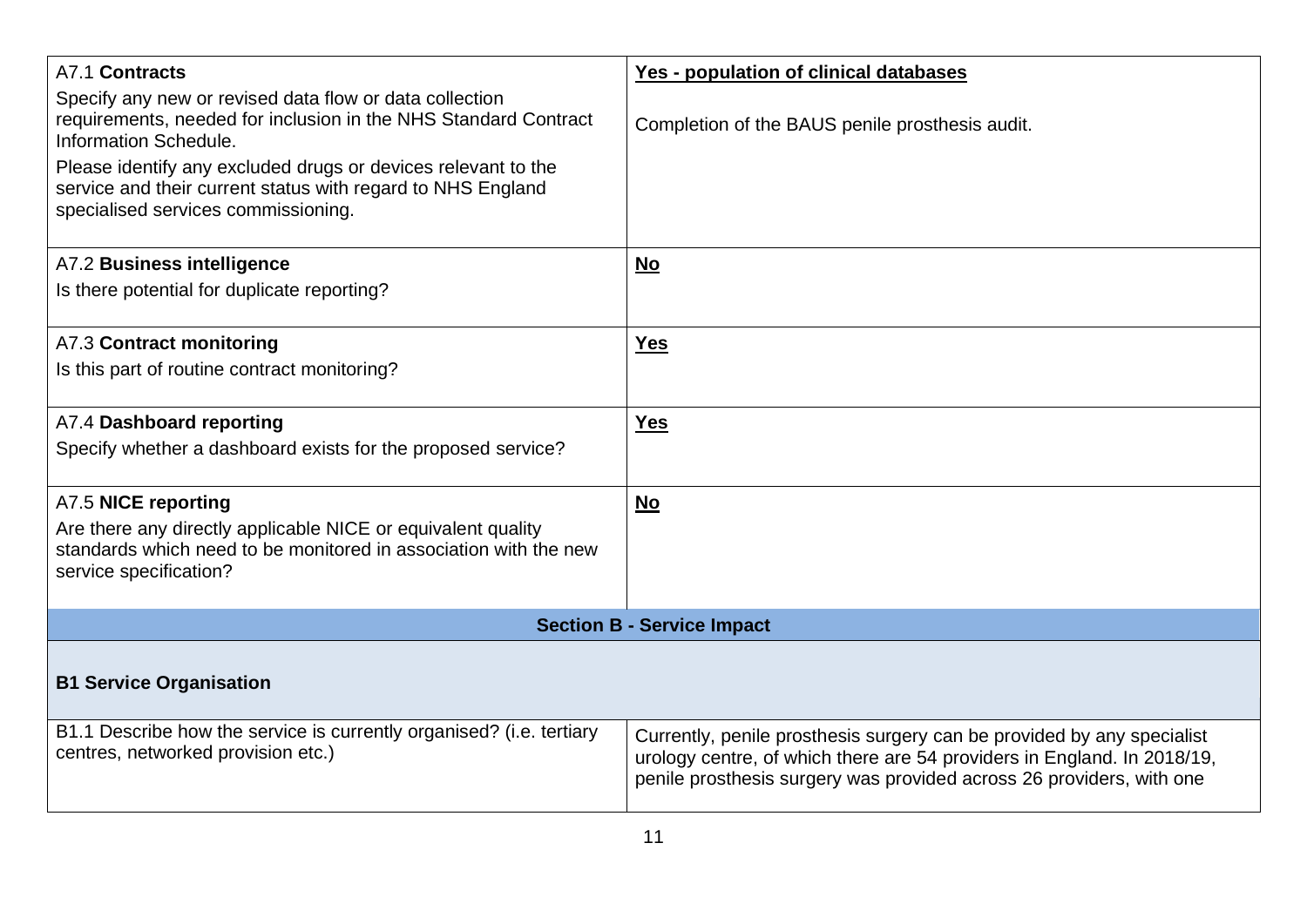<span id="page-11-0"></span>

|                                                                                         | provider accounting for almost 50% of all penile prosthesis surgeries and<br>17 of the 26 providers implanted less than 10 penile prostheses in the<br>year.<br>Source: Secondary Uses Services (SUS), 2019 |  |  |
|-----------------------------------------------------------------------------------------|-------------------------------------------------------------------------------------------------------------------------------------------------------------------------------------------------------------|--|--|
| B1.2 Will the specification change the way the commissioned<br>service is organised?    | <b>Yes</b>                                                                                                                                                                                                  |  |  |
|                                                                                         | See section A5.3.                                                                                                                                                                                           |  |  |
| B1.3 Will the specification require a new approach to the<br>organisation of care?      | <b>Other</b>                                                                                                                                                                                                |  |  |
|                                                                                         | See section A5.3                                                                                                                                                                                            |  |  |
| <b>B2 Geography &amp; Access</b>                                                        |                                                                                                                                                                                                             |  |  |
| B2.1 Where do current referrals come from?                                              | Select all that apply:                                                                                                                                                                                      |  |  |
|                                                                                         | <b>GP</b><br>$\boxtimes$                                                                                                                                                                                    |  |  |
|                                                                                         | Secondary care<br>$\boxtimes$                                                                                                                                                                               |  |  |
|                                                                                         | <b>Tertiary care</b><br>$\boxtimes$                                                                                                                                                                         |  |  |
|                                                                                         | Other<br>$\Box$                                                                                                                                                                                             |  |  |
| B2.2 What impact will the new service specification have on the<br>sources of referral? | <b>Increase</b><br>Establishment of designated centres is expected to result in an increase in<br>referrals.                                                                                                |  |  |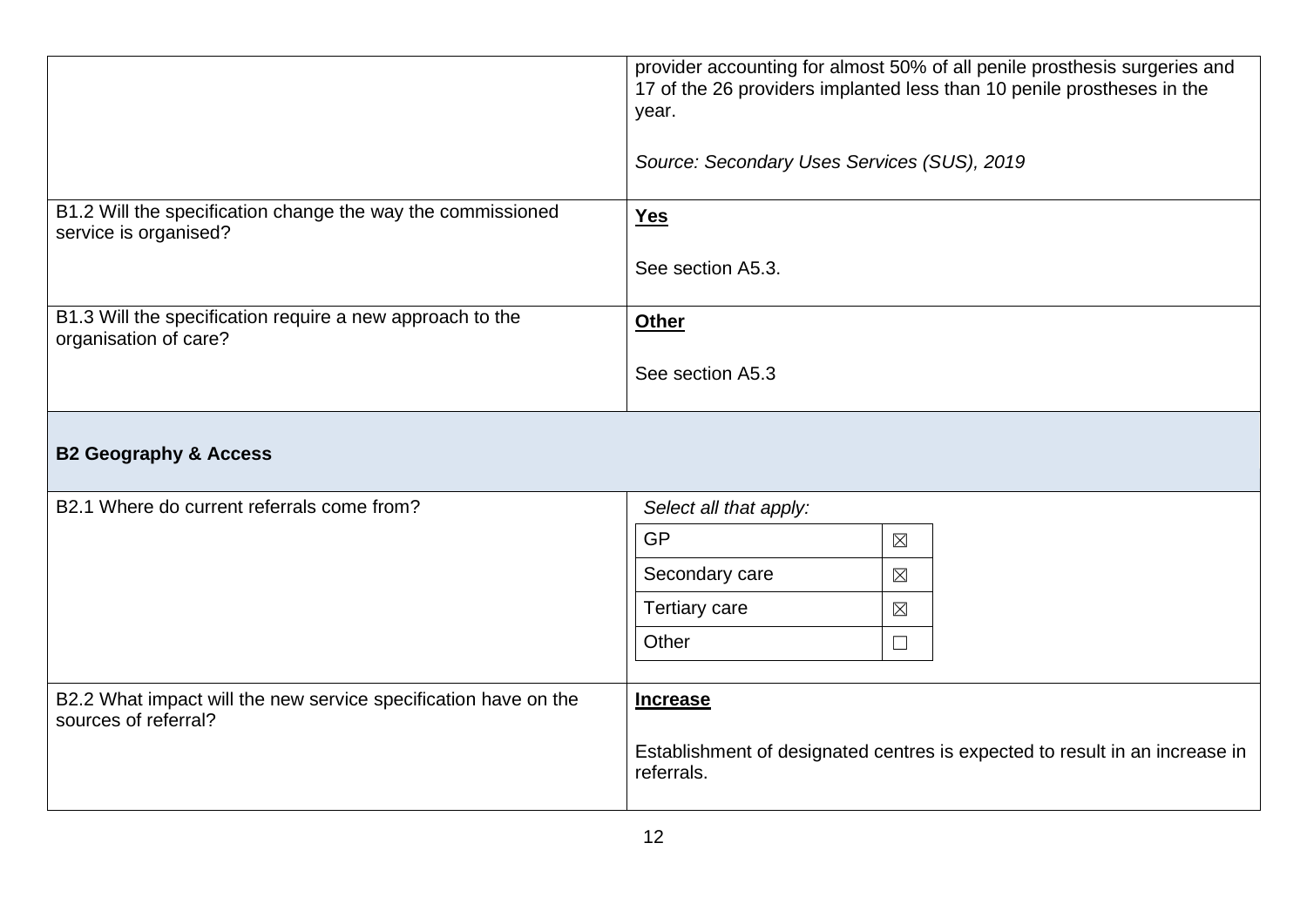<span id="page-12-0"></span>

| B2.3 Is the new service specification likely to improve equity of<br>access?<br>B2.4 Is the new service specification likely to improve equality of | <b>Increase</b><br><b>Source: Equalities Impact Assessment</b><br><b>Increase</b>                                                                                                                               |
|-----------------------------------------------------------------------------------------------------------------------------------------------------|-----------------------------------------------------------------------------------------------------------------------------------------------------------------------------------------------------------------|
| access and/or outcomes?                                                                                                                             | <b>Source: Equalities Impact Assessment</b>                                                                                                                                                                     |
| <b>B3 Implementation</b>                                                                                                                            |                                                                                                                                                                                                                 |
| B3.1 Will commissioning or provider action be required before<br>implementation of the proposition can occur?                                       | <b>Provider selection action</b>                                                                                                                                                                                |
| <b>B3.2 Time to implementation:</b><br>Is a lead-in time required prior to implementation?                                                          | <u>Yes - go to B3.3</u>                                                                                                                                                                                         |
| <b>B3.3 Time to implementation:</b><br>If lead-in time is required prior to implementation, will an interim plan<br>for implementation be required? | No - go to B3.4                                                                                                                                                                                                 |
| B3.4 Is a change in provider physical infrastructure required?                                                                                      | <b>Unknown</b><br>A local provider selection process will need to take place. Providers will<br>need to demonstrate they are able to deliver the core requirements as<br>outlined in the service specification. |
| B3.5 Is a change in provider staffing required?                                                                                                     | <b>Unknown</b>                                                                                                                                                                                                  |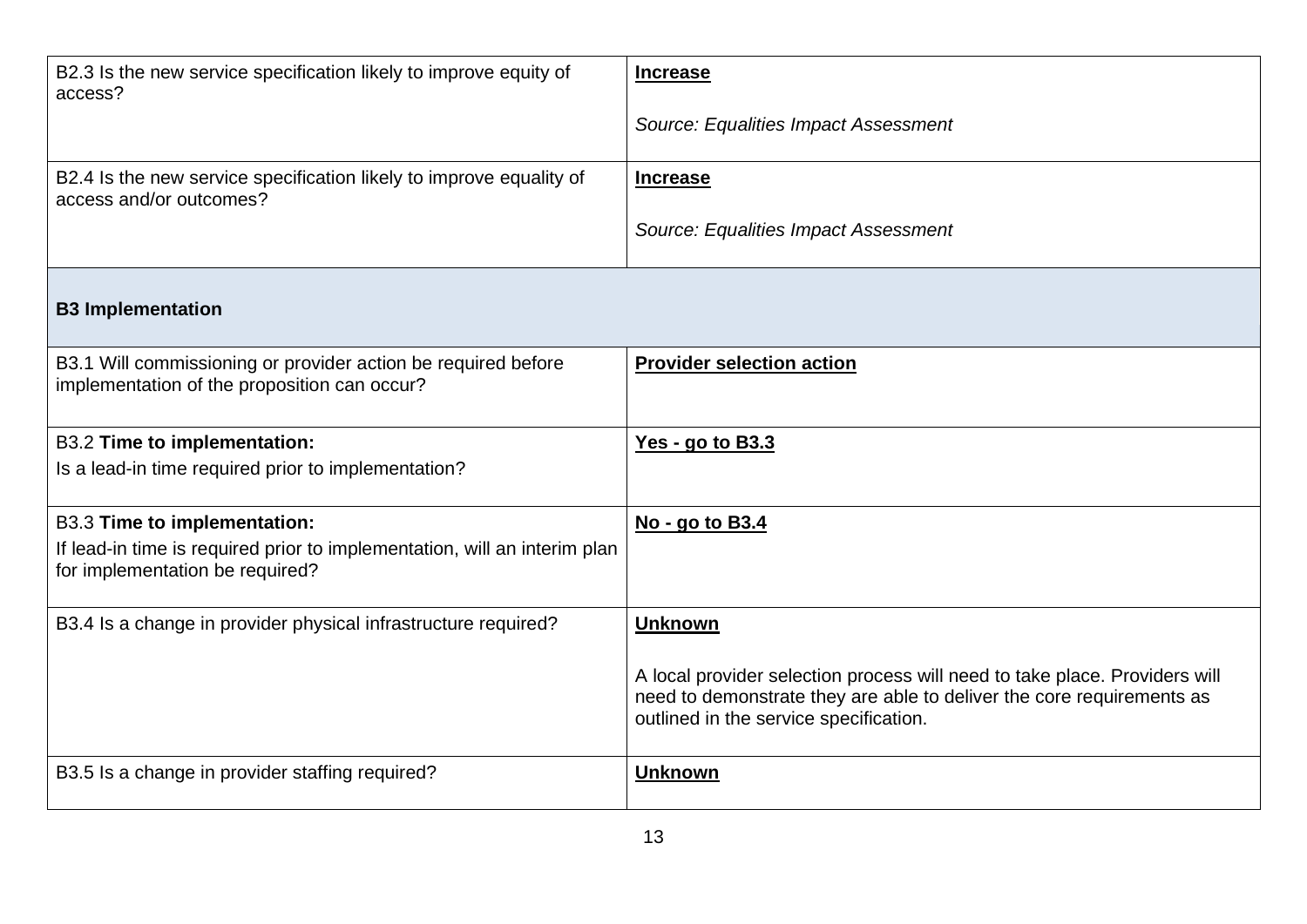|                                                                                                                                                                                                | A local provider selection process is anticipated. Providers will need to<br>demonstrate they are able to deliver the core requirements as outlined in<br>the service specification.                                                                                                                                                                                                                                                                                                                                                                                                                                                                                                                                                                                                                                                                                                                                                  |
|------------------------------------------------------------------------------------------------------------------------------------------------------------------------------------------------|---------------------------------------------------------------------------------------------------------------------------------------------------------------------------------------------------------------------------------------------------------------------------------------------------------------------------------------------------------------------------------------------------------------------------------------------------------------------------------------------------------------------------------------------------------------------------------------------------------------------------------------------------------------------------------------------------------------------------------------------------------------------------------------------------------------------------------------------------------------------------------------------------------------------------------------|
| B3.6 Are there new clinical dependency and/or adjacency<br>requirements that would need to be in place?                                                                                        | No                                                                                                                                                                                                                                                                                                                                                                                                                                                                                                                                                                                                                                                                                                                                                                                                                                                                                                                                    |
| B3.7 Are there changes in the support services that need to be in<br>place?                                                                                                                    | No                                                                                                                                                                                                                                                                                                                                                                                                                                                                                                                                                                                                                                                                                                                                                                                                                                                                                                                                    |
| B3.8 Is there a change in provider and/or inter-provider governance<br>required? (e.g. ODN arrangements / prime contractor)                                                                    | $No$                                                                                                                                                                                                                                                                                                                                                                                                                                                                                                                                                                                                                                                                                                                                                                                                                                                                                                                                  |
| B3.9 Is there likely to be either an increase or decrease in the<br>number of commissioned providers? If yes, specify the current and<br>estimated number of providers required in each region | Not yet known<br>In 2018/19, penile prosthesis surgery was provided across 26 providers.<br>Of the 26 providers performing this surgery in 2018/19, only five providers<br>managed to implant over 20 penile prostheses in the given financial year<br>and as mandated in the service specification. Similar activity numbers are<br>anticipated for 2019/20.<br>However, it is important to note that currently 50% of surgeries being<br>performed in this indication are carried out by one provider. It is anticipated<br>that as centres are formally designated to provide this surgery across all<br>NHSE&I Regions to provide penile prosthesis surgery (through a local<br>provider selection process) patients are likely to opt to have their surgery<br>closer to home.<br>With this in mind, the number of required providers commissioned per<br>region may alter over time and based on current activity levels, it is |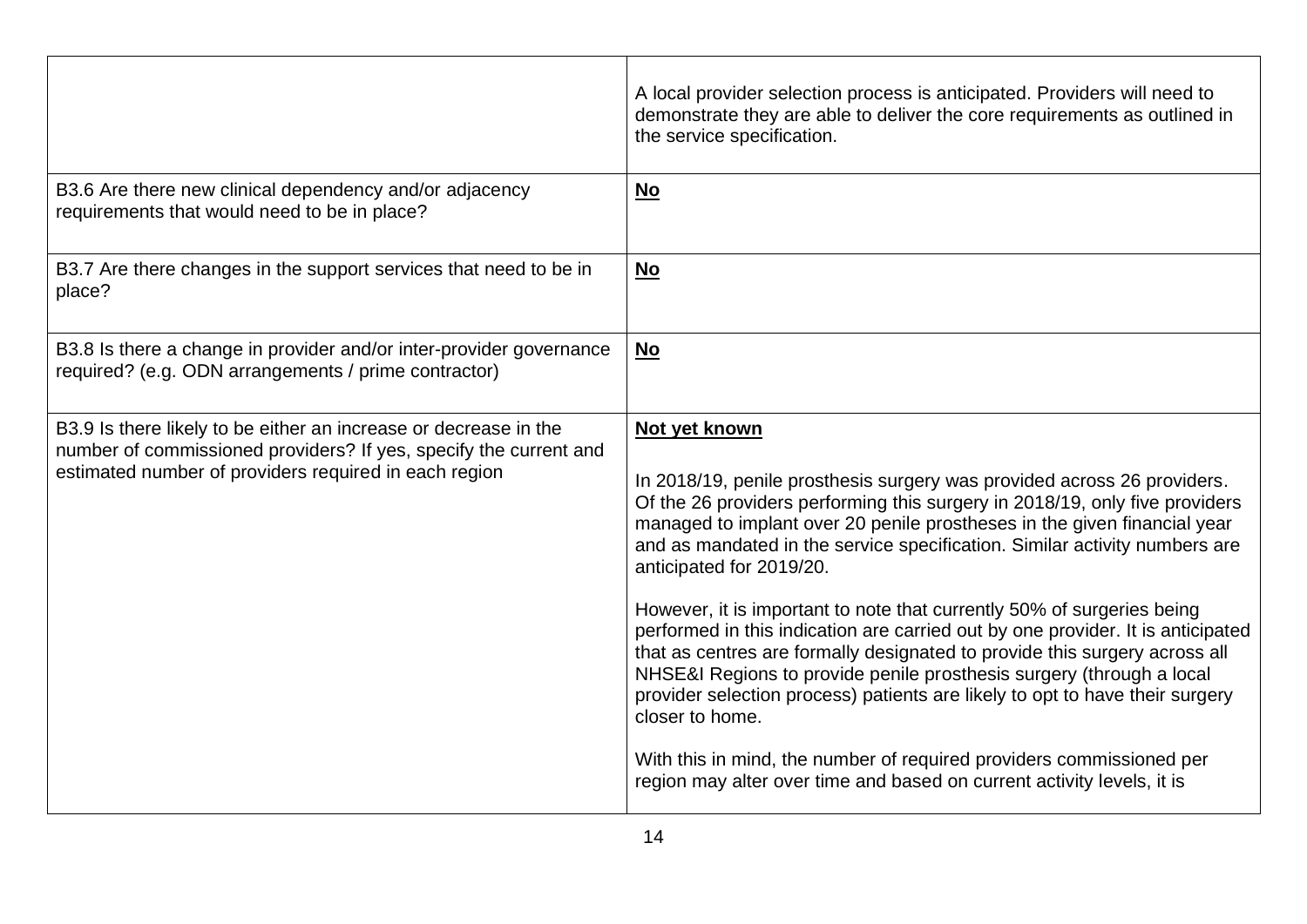|                                                                                                        | anticipated that there may need to be somewhere between $10 - 15$<br>centres across England. |               |
|--------------------------------------------------------------------------------------------------------|----------------------------------------------------------------------------------------------|---------------|
| B3.10 Specify how revised provision will be secured by NHS<br>England as the responsible commissioner. | Select all that apply:                                                                       |               |
|                                                                                                        | Publication and notification of new service<br>specification                                 | $\boxtimes$   |
|                                                                                                        | Market intervention required                                                                 | $\Box$        |
|                                                                                                        | Competitive selection process to secure increase or<br>decrease provider configuration       | $\boxtimes$   |
|                                                                                                        | Price-based selection process to maximise cost<br>effectiveness                              | $\Box$        |
|                                                                                                        | Any qualified provider                                                                       | $\boxtimes$   |
|                                                                                                        | National Commercial Agreements e.g. drugs, devices                                           | $\Box$        |
|                                                                                                        | Procurement                                                                                  | $\mathcal{L}$ |
|                                                                                                        | Other                                                                                        | $\boxtimes$   |

## <span id="page-14-0"></span>**B4 Place-based Commissioning**

| B4.1 Is this service currently subject to, or planned for, place-based<br>commissioning arrangements? (e.g. future CCG lead, devolved<br>commissioning arrangements, STPs) | $\underline{\mathsf{No}}$<br>Although first line and second line treatments for erectile dysfunction are<br>commissioning by CCGs, surgery for end stage erectile dysfunction is<br>commissioned by NHS England (transferred from CCGs in April 2017). |  |
|----------------------------------------------------------------------------------------------------------------------------------------------------------------------------|--------------------------------------------------------------------------------------------------------------------------------------------------------------------------------------------------------------------------------------------------------|--|
| <b>Section C - Finance Impact</b>                                                                                                                                          |                                                                                                                                                                                                                                                        |  |
|                                                                                                                                                                            |                                                                                                                                                                                                                                                        |  |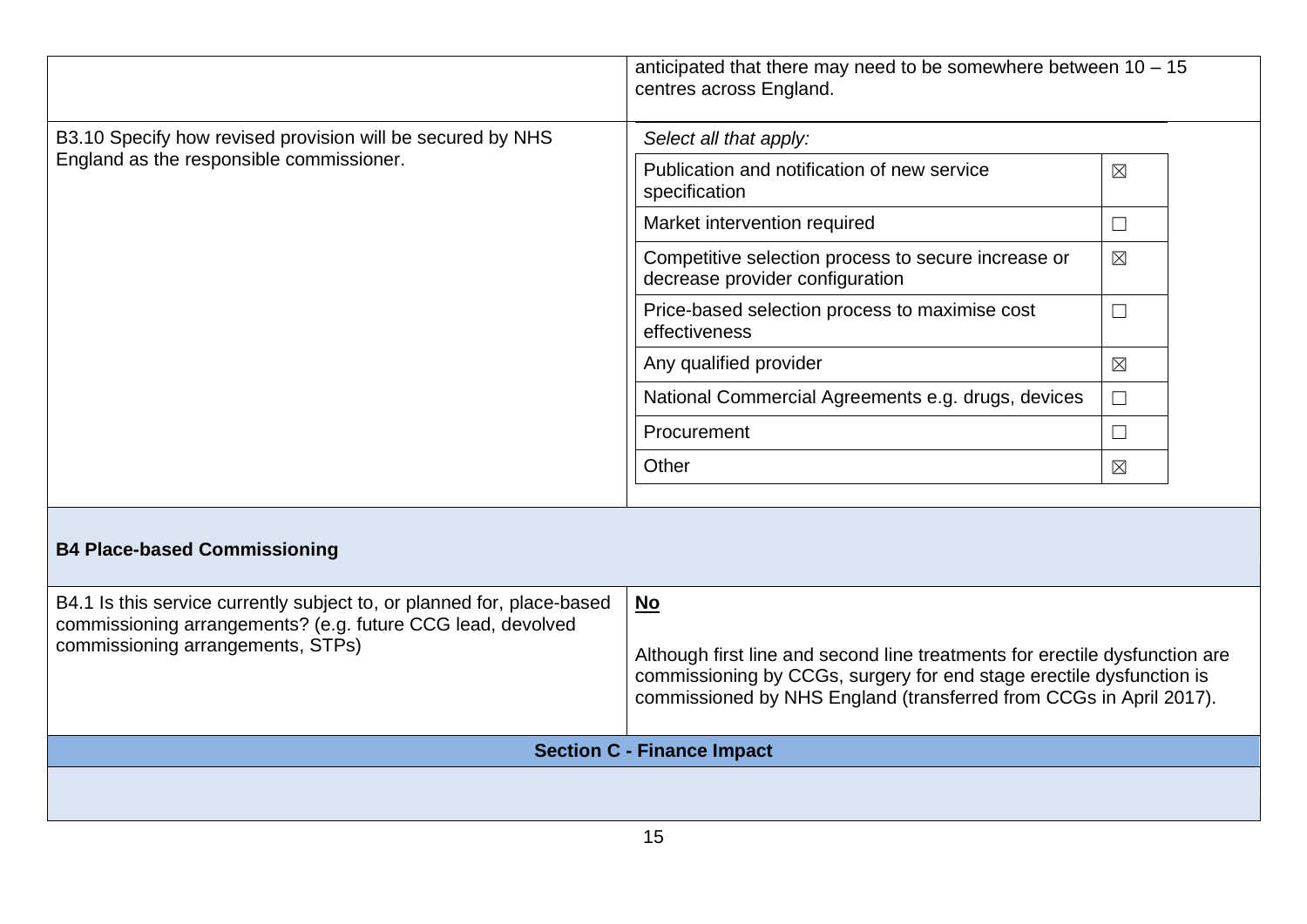<span id="page-15-0"></span>

| <b>C1 Tariff/Pricing</b>                                                                                                                                                                                                                                                                                                                             |                 |                                                            |             |  |  |
|------------------------------------------------------------------------------------------------------------------------------------------------------------------------------------------------------------------------------------------------------------------------------------------------------------------------------------------------------|-----------------|------------------------------------------------------------|-------------|--|--|
| C1.1 How is the service contracted and/or charged?                                                                                                                                                                                                                                                                                                   |                 | Select all that apply:                                     |             |  |  |
| Only specify for the relevant section of the patient pathway                                                                                                                                                                                                                                                                                         |                 | Not separately charged – part of local or national tariffs | ⊔           |  |  |
|                                                                                                                                                                                                                                                                                                                                                      | <b>Drugs</b>    | Excluded from tariff – pass through                        | $\Box$      |  |  |
|                                                                                                                                                                                                                                                                                                                                                      |                 | Excluded from tariff - other                               | $\Box$      |  |  |
|                                                                                                                                                                                                                                                                                                                                                      |                 | Not separately charged – part of local or national tariffs | $\Box$      |  |  |
|                                                                                                                                                                                                                                                                                                                                                      | <b>Devices</b>  | Excluded from tariff (excluding ZCM) – pass through        | $\Box$      |  |  |
|                                                                                                                                                                                                                                                                                                                                                      |                 | Excluded from tariff (excluding ZCM) – other               | $\Box$      |  |  |
|                                                                                                                                                                                                                                                                                                                                                      |                 | Via Zero Cost Model                                        | $\Box$      |  |  |
|                                                                                                                                                                                                                                                                                                                                                      | <b>Activity</b> | Paid entirely by National Tariffs                          | $\boxtimes$ |  |  |
|                                                                                                                                                                                                                                                                                                                                                      |                 | Paid entirely by Local Tariffs                             | $\Box$      |  |  |
|                                                                                                                                                                                                                                                                                                                                                      |                 | Partially paid by National Tariffs                         | $\Box$      |  |  |
|                                                                                                                                                                                                                                                                                                                                                      |                 | Partially paid by Local Tariffs                            | $\Box$      |  |  |
|                                                                                                                                                                                                                                                                                                                                                      |                 | Part/fully paid under a Block arrangement                  | $\Box$      |  |  |
|                                                                                                                                                                                                                                                                                                                                                      |                 | Part/fully paid under Pass-Through arrangements            | $\Box$      |  |  |
|                                                                                                                                                                                                                                                                                                                                                      |                 | Part/fully paid under Other arrangements                   | $\Box$      |  |  |
| C1.2 Drug Costs                                                                                                                                                                                                                                                                                                                                      | Not applicable. |                                                            |             |  |  |
| Where not included in national or local tariffs, list each drug or<br>combination, dosage, quantity, list price including VAT if applicable<br>and any other key information e.g. Chemotherapy Regime.<br>NB discounted prices or local prices must not be included as these<br>are subject to commercial confidentiality and must not be disclosed. |                 |                                                            |             |  |  |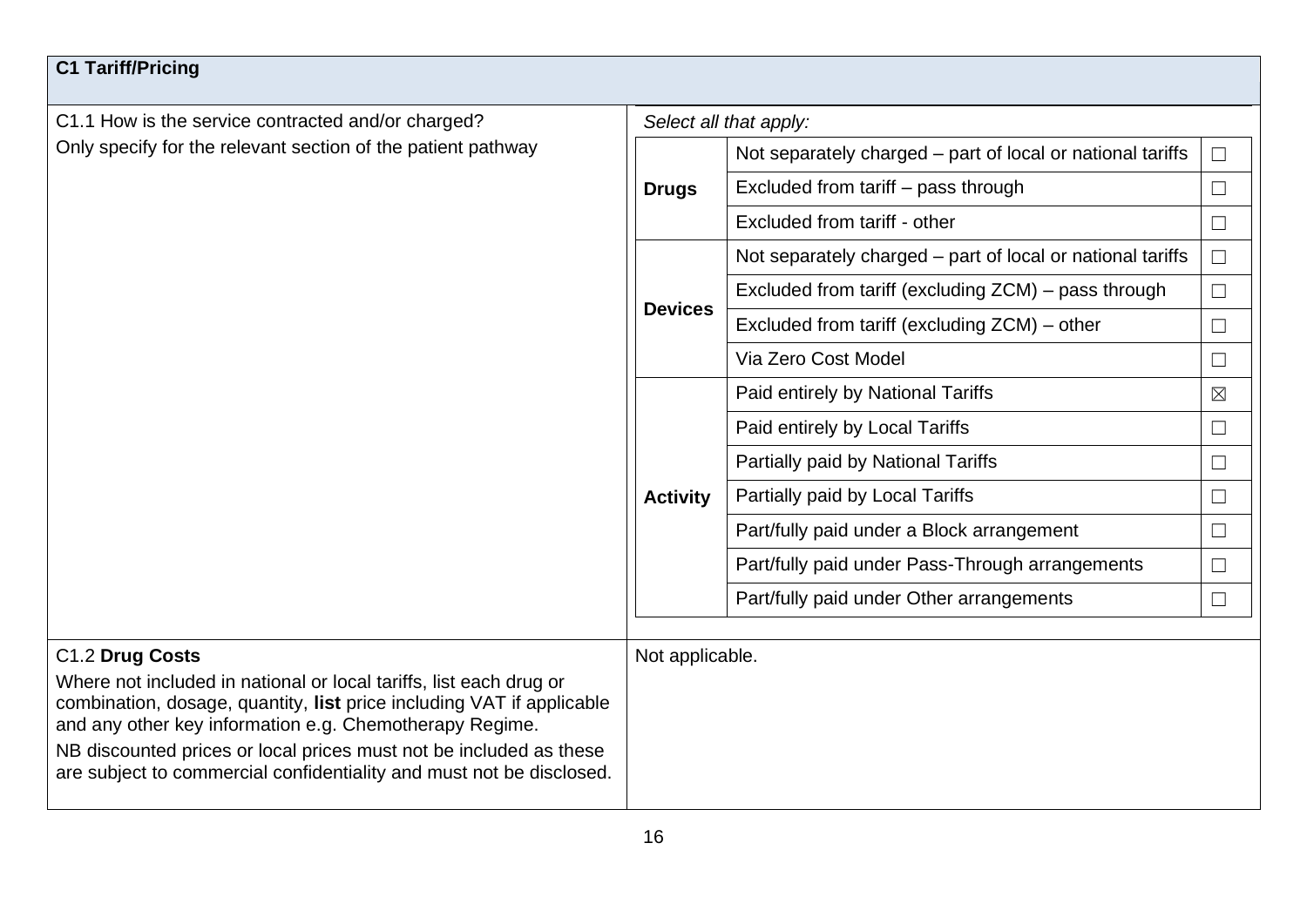<span id="page-16-0"></span>

| C1.3 Device Costs<br>Where not included in national or local tariff, list each element of the<br>excluded device, quantity, list or expected price including VAT if<br>applicable and any other key information.<br>NB: Discounted prices or local prices must not be included as these<br>are subject to commercial confidentiality and must not be disclosed. | Not applicable – device cost is included in tariff.                                                                                                                                                                   |  |
|-----------------------------------------------------------------------------------------------------------------------------------------------------------------------------------------------------------------------------------------------------------------------------------------------------------------------------------------------------------------|-----------------------------------------------------------------------------------------------------------------------------------------------------------------------------------------------------------------------|--|
| C1.4 Activity Costs covered by National Tariff                                                                                                                                                                                                                                                                                                                  | HRG LB74Z - Implantation of Penile Prosthesis                                                                                                                                                                         |  |
| List all the HRG codes, HRG descriptions, national tariffs (excluding<br>MFF), volume and other key costs (e.g. specialist top up %)                                                                                                                                                                                                                            | LB47Z - Penis Major Open Procedures                                                                                                                                                                                   |  |
|                                                                                                                                                                                                                                                                                                                                                                 | LB48Z - Penis Intermediate Open Procedures                                                                                                                                                                            |  |
| C1.5 Activity Costs covered by Local Tariff                                                                                                                                                                                                                                                                                                                     | Not applicable.                                                                                                                                                                                                       |  |
| List all the HRGs (if applicable), HRG or local description, estimated<br>average tariff, volume and any other key costs. Also indicate<br>whether the Local Tariff(s) is/are newly proposed or established and<br>if newly proposed how is has been derived, validated and tested.                                                                             |                                                                                                                                                                                                                       |  |
| C1.6 Other Activity Costs not covered by National or Local<br><b>Tariff</b>                                                                                                                                                                                                                                                                                     | Not applicable.                                                                                                                                                                                                       |  |
| Include descriptions and estimates of all key costs.                                                                                                                                                                                                                                                                                                            |                                                                                                                                                                                                                       |  |
| C1.7 Are there any prior approval mechanisms required either<br>during implementation or permanently?                                                                                                                                                                                                                                                           | <u>No</u>                                                                                                                                                                                                             |  |
| <b>C2 Average Cost per Patient</b>                                                                                                                                                                                                                                                                                                                              |                                                                                                                                                                                                                       |  |
| C2.1 What is the estimated cost per patient to NHS England, in<br>years 1-5, including follow-up where required?                                                                                                                                                                                                                                                | A financial model has not been developed. This is because the service<br>specification has been developed to support implementation of a clinical<br>commissioning policy which was approved by CPAG in May 2016. The |  |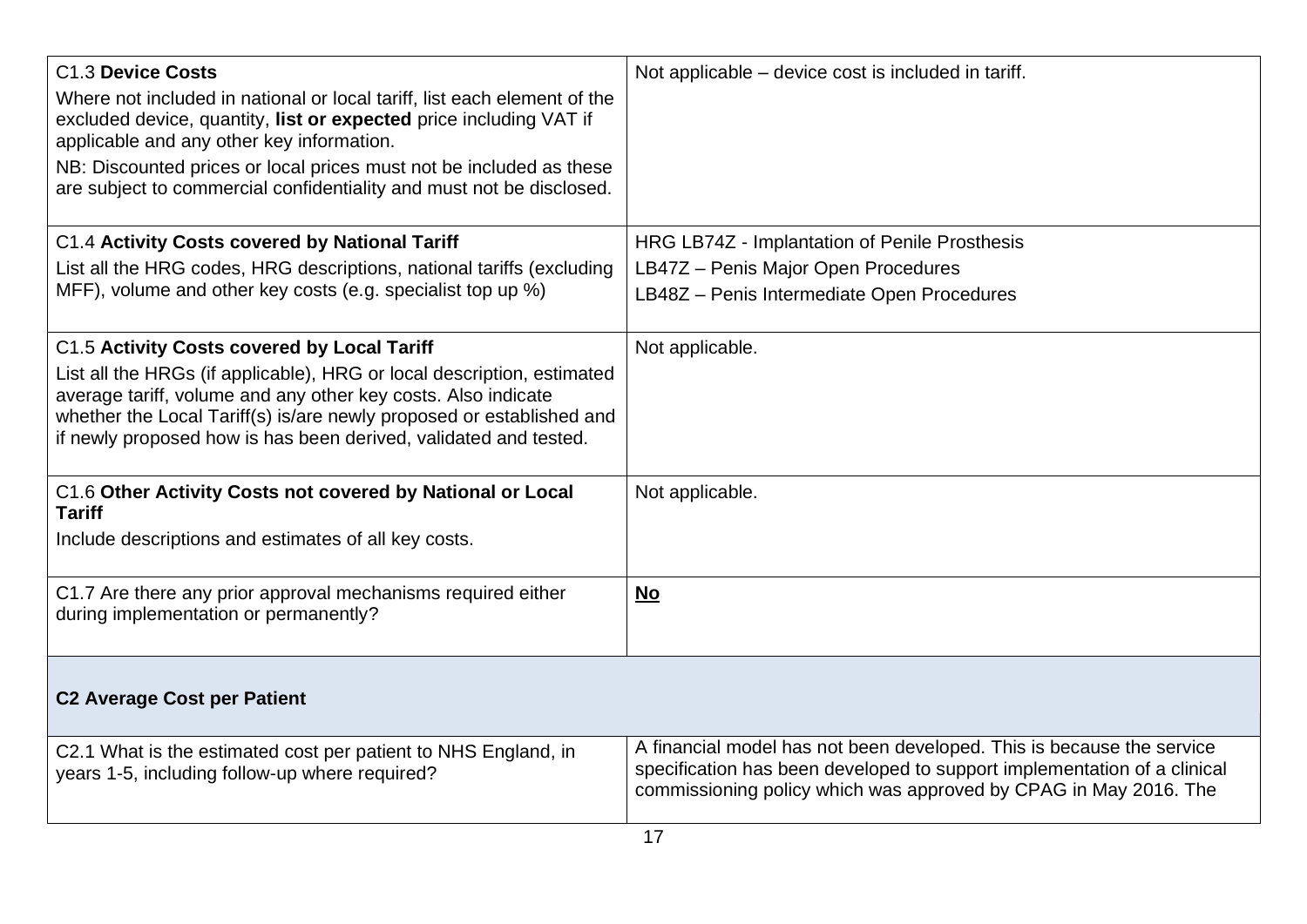|                                                                              | funding for this service was agreed and approved by CPAG when<br>reviewing the associated clinical commissioning policy.                                                                      |
|------------------------------------------------------------------------------|-----------------------------------------------------------------------------------------------------------------------------------------------------------------------------------------------|
| Are there any changes expected in year 6-10 which would impact<br>the model? | However, based on the clinical commissioning policy, the estimated costs<br>per patient were expected to be:<br>£2,969 per patient for revision surgery; and<br>• £8,647 for primary surgery. |

## <span id="page-17-0"></span>**C3 Overall Cost Impact of this Service specification to NHS England**

<span id="page-17-1"></span>

| C3.1 Specify the budget impact of the proposal on NHS England in<br>relation to the relevant pathway.                                                                                    | <b>Cost neutral</b>                                                                                                                  |  |  |
|------------------------------------------------------------------------------------------------------------------------------------------------------------------------------------------|--------------------------------------------------------------------------------------------------------------------------------------|--|--|
|                                                                                                                                                                                          | Funding for this service was agreed and approved in May 2016 in line with<br>approval of the relevant clinical commissioning policy. |  |  |
| C3.2 If the budget impact on NHS England cannot be identified set<br>out the reasons why this cannot be measured.                                                                        | Not applicable.                                                                                                                      |  |  |
| C3.3 If the activity is subject to a change of commissioning<br>responsibility, from CCG to NHS England, has a methodology for<br>the transfer of funds been identified, and calculated? | Not applicable – this service transferred from CCGs to NHS England in<br>April 2017.                                                 |  |  |
| C4 Overall cost impact of this service specification to the NHS as a whole                                                                                                               |                                                                                                                                      |  |  |
| C4.1 Specify the budget impact of the proposal on other parts of the                                                                                                                     | Budget impact for CCGs:                                                                                                              |  |  |
| NHS.                                                                                                                                                                                     | <b>Cost neutral</b>                                                                                                                  |  |  |

Budget impact for providers: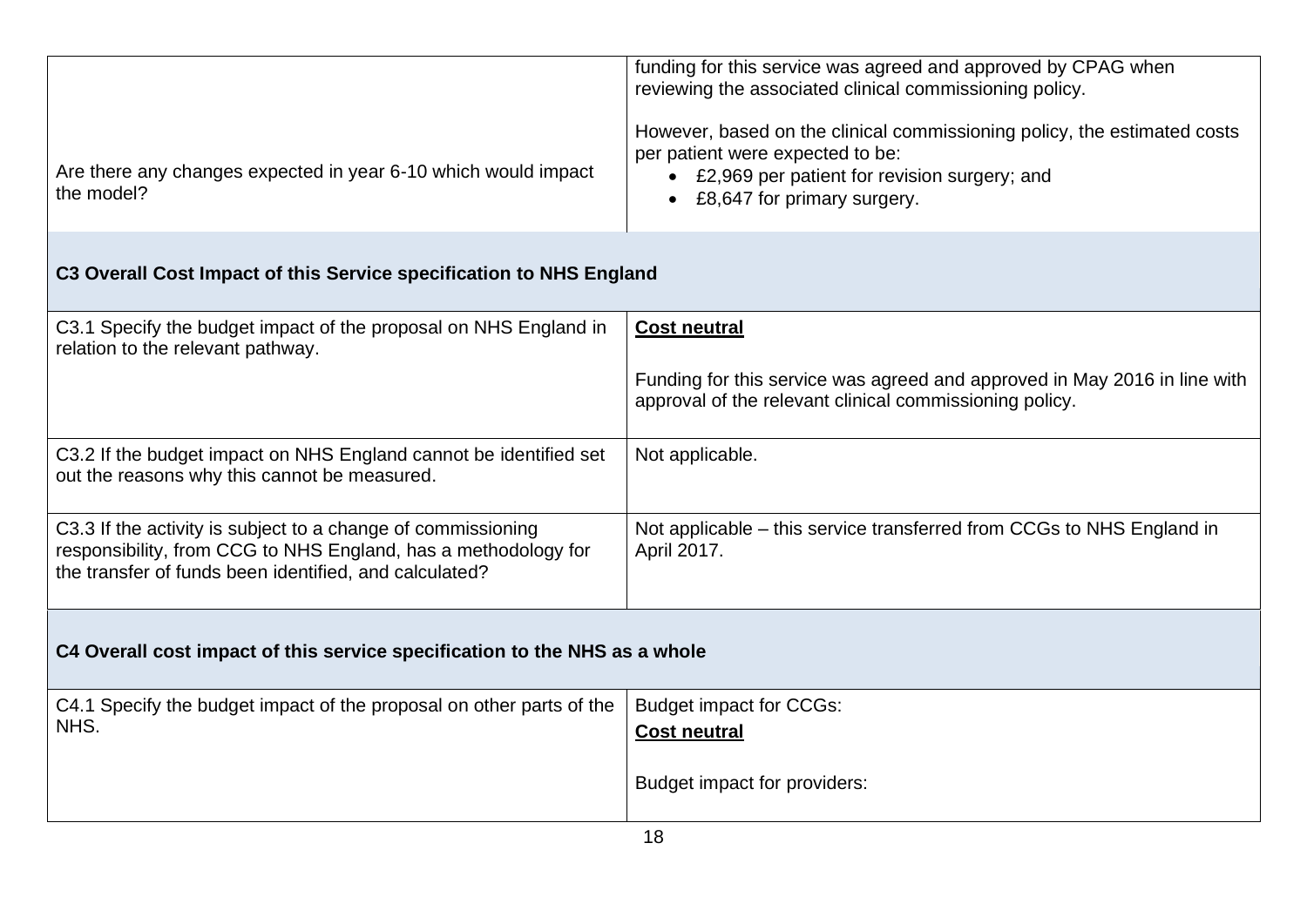<span id="page-18-1"></span><span id="page-18-0"></span>

|                                                                                                                                                                               | <b>Unknown</b>                                                                                                                                  |  |  |
|-------------------------------------------------------------------------------------------------------------------------------------------------------------------------------|-------------------------------------------------------------------------------------------------------------------------------------------------|--|--|
|                                                                                                                                                                               | The cost impact on providers is expected to be minimal however should be<br>assessed through any local provider selection processes.            |  |  |
| C4.2 Taking into account responses to C3.1 and C4.1, specify the<br>budget impact to the NHS as a whole.                                                                      | <b>Cost neutral</b>                                                                                                                             |  |  |
|                                                                                                                                                                               | See section C2.1/C3.1.                                                                                                                          |  |  |
| C4.3 Where the budget impact is unknown set out the reasons why<br>this cannot be measured                                                                                    | Not applicable.                                                                                                                                 |  |  |
| C4.4 Are there likely to be any costs or savings for non-NHS<br>commissioners and/or public sector funders?                                                                   | No                                                                                                                                              |  |  |
| <b>C5 Funding</b>                                                                                                                                                             |                                                                                                                                                 |  |  |
| C5.1 Where a cost pressure is indicated, state known source of<br>funds for investment, where identified, e.g. decommissioning less<br>clinically or cost-effective services. | Not applicable – see section C2.1/C3.1.                                                                                                         |  |  |
| C6 Financial Risks Associated with Implementing this Service specification                                                                                                    |                                                                                                                                                 |  |  |
| C6.1 What are the material financial risks to implementing this<br>service specification?                                                                                     | Cost to providers to implement the service specification could be greater<br>than anticipated. Activity volumes could exceed predicted numbers. |  |  |
| C6.2 How can these risks be mitigated?                                                                                                                                        | Service specification alignment to original clinical commissioning policy.                                                                      |  |  |
|                                                                                                                                                                               |                                                                                                                                                 |  |  |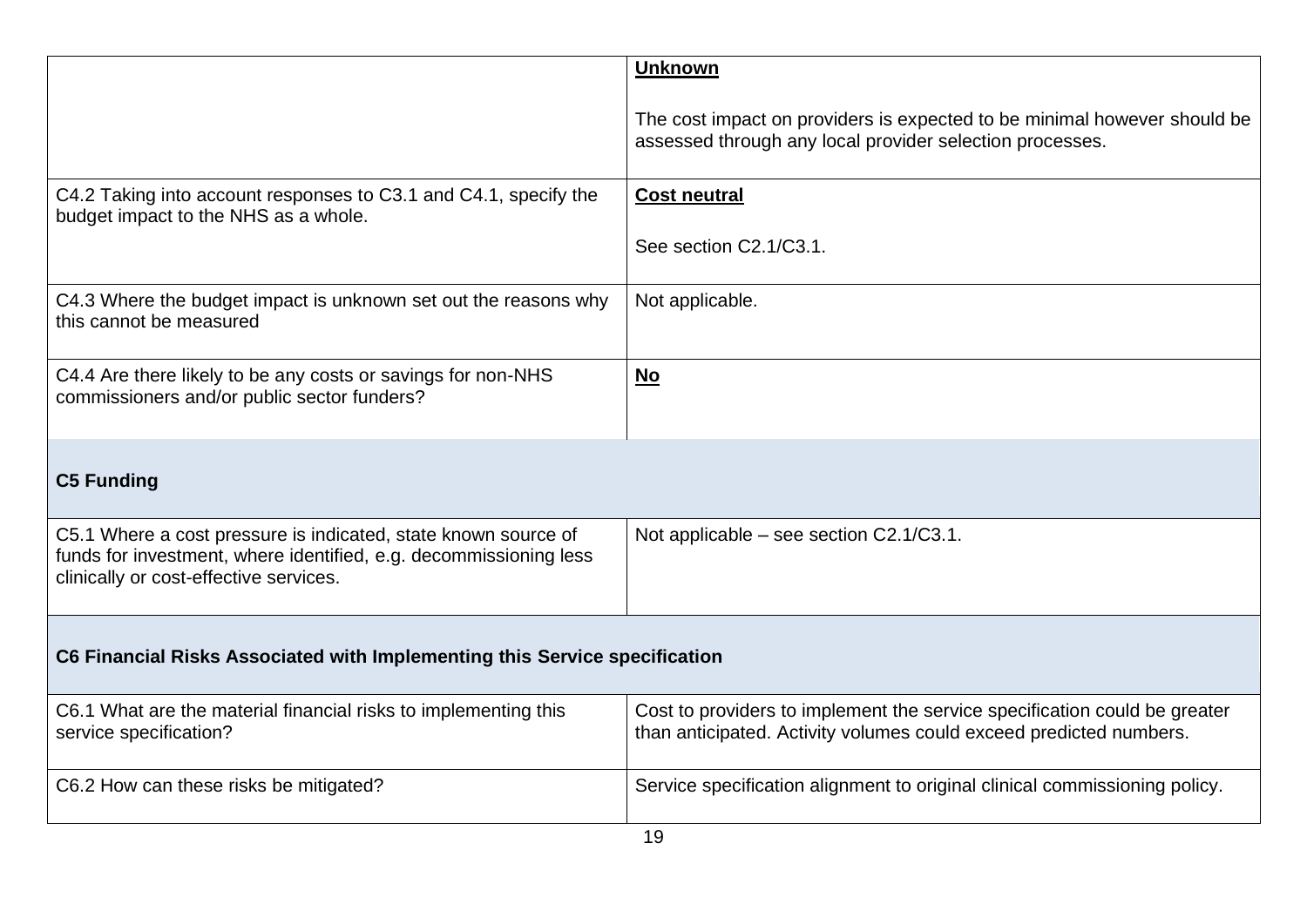<span id="page-19-0"></span>

|                                                                                                                                                                              | Predicted activity volumes calculated using extensive modelling tool to<br>support development of the clinical commissioning policy. Activity volumes<br>for 17/18 and 18/19 already below original anticipated activity levels. |             |  |
|------------------------------------------------------------------------------------------------------------------------------------------------------------------------------|----------------------------------------------------------------------------------------------------------------------------------------------------------------------------------------------------------------------------------|-------------|--|
| C6.3 What scenarios (differential assumptions) have been explicitly<br>tested to generate best case, worst case and most likely total cost<br>scenarios?                     | None – development of the service specification has been aligned to the<br>relevant clinical commissioning policy.                                                                                                               |             |  |
| C6.4 What scenario has been approved and why?                                                                                                                                | Not applicable – see section C6.2/C6.3 above.                                                                                                                                                                                    |             |  |
| <b>C7 Value for Money</b>                                                                                                                                                    |                                                                                                                                                                                                                                  |             |  |
| C7.1 What published evidence is available that the service is cost<br>There is no published evidence of cost-effectiveness<br>effective as evidenced in the evidence review? |                                                                                                                                                                                                                                  |             |  |
|                                                                                                                                                                              | Source: Commissioning Policy for Penile Prosthesis Surgery for End<br>Stage Erectile Dysfunction (Ref: NHS England 16059/P)                                                                                                      |             |  |
| C7.2 Has other data been identified through the service                                                                                                                      | Select all that apply:                                                                                                                                                                                                           |             |  |
| specification development relevant to the assessment of value for<br>money?                                                                                                  | Available pricing data suggests the service specification is<br>equivalent cost compared to current/comparator service<br>specification                                                                                          | $\Box$      |  |
|                                                                                                                                                                              | Available pricing data suggests the service is lower cost compared<br>to current/comparator treatment                                                                                                                            | $\Box$      |  |
|                                                                                                                                                                              | Available clinical practice data suggests the new service<br>specification has the potential to improve value for money                                                                                                          | $\Box$      |  |
|                                                                                                                                                                              | Other data has been identified                                                                                                                                                                                                   | $\Box$      |  |
|                                                                                                                                                                              | No data has been identified                                                                                                                                                                                                      | $\boxtimes$ |  |
|                                                                                                                                                                              |                                                                                                                                                                                                                                  |             |  |